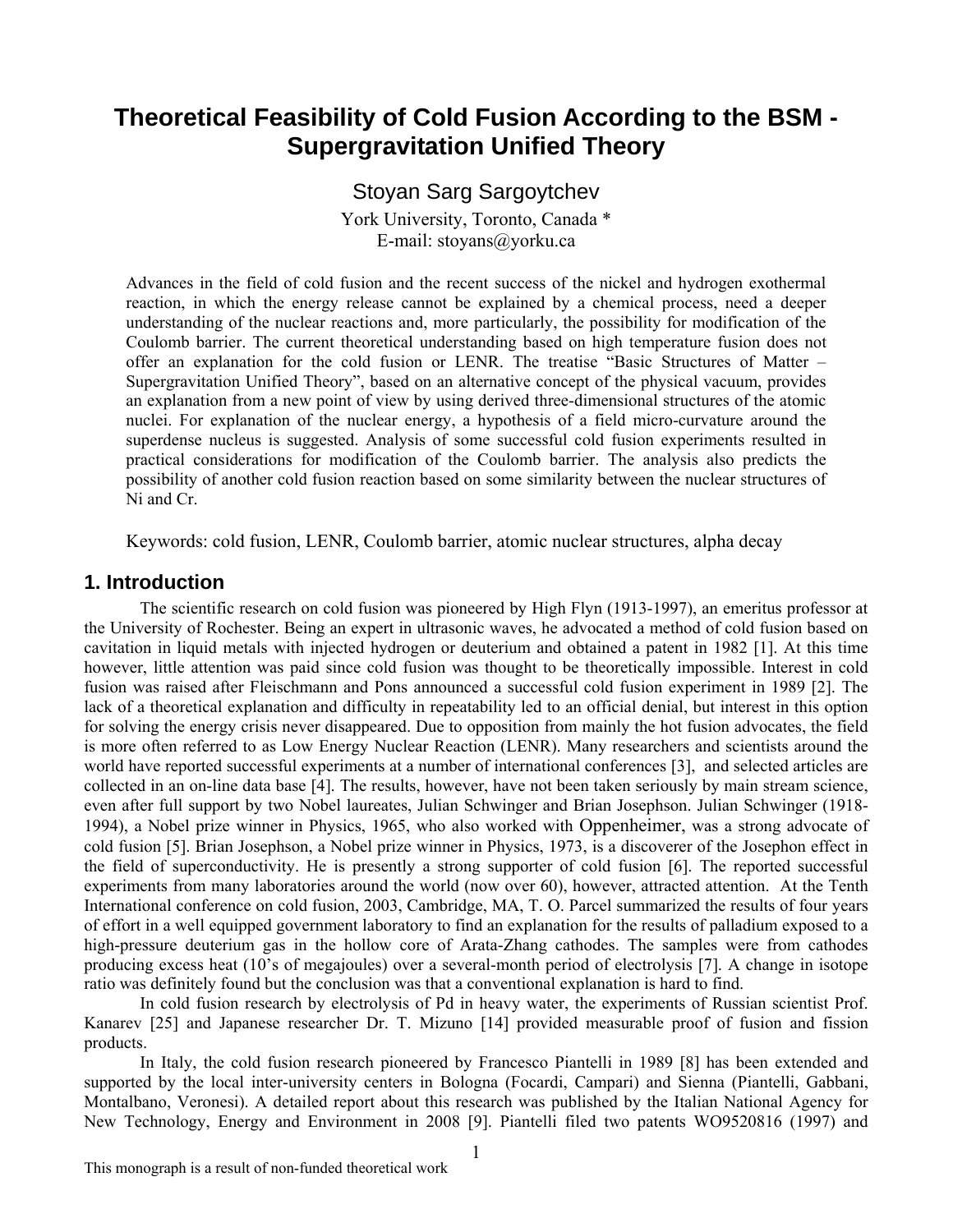WO2010058288 (2010), describing different methods, and published an article ITSI920002 [8] about cold fusion of nickel with deuterium or hydrogen.

 Recently, interest in cold fusion as an alternative to nuclear energy was raised by the successful demonstration of the Rossi cold fusion device called E-cat. The Focardi-Rossi method of nuclear reaction Ni + H -> Cu [10] is based on the preliminary research of Focardi and colleagues [11]. Sergio Focardi is an emeritus professor at the University of Bologna while Andrea Rossi is a skilled researcher and inventor. After years of successful collaboration, they gave on January 14, 2011, the first public demonstration of a nickel-hydrogen fusion reactor, called E-cat, capable of producing more than 10 kilowatts of heat power, while only consuming a fraction of that. In 2008 Rossi filed International patent application WO 2009/125444 A1 entitled Method and Apparatus for Carrying out Nickel and Hydrogen Exothermal Reaction [12]. Ignoring the skepticism in the main stream science, Rossi proceeded further with the development and manufacturing of his E-cat generator. Public demonstrations of the E-cat reactor with some invited experts were made on January 14, March 29, April 19 and 28, September 7, October 6 and October 28, 2011. During the larger public demonstration on October 28, 2011, Rossi invited a few dozen people, including a group of engineers from an unnamed potential US customer, as well as a handful of journalists. According to Rossi, each module received an initial energy input of 400 watts and produced a self-sustaining, continuous output of about 10 kilowatts per hour for the next few hours.

According to current understanding of nuclear physics, fusion may occur only at superhigh temperatures in the order of a million degrees, so there are three main objections against cold fusion: the lack of strong nuclear emissions, the mystery of how the Coulomb barrier is penetrated, and the lack of strong emissions of gamma or X-rays. These objections rely on the officially accepted theoretical understanding and, more particularly, on Quantum Mechanics which is based on the Bohr planetary model of hydrogen extrapolated to all atomic nuclei. According to this model, the nucleus is extremely small in the order of  $10^{-15}$  m, so the Coulomb barrier at such a distance is extremely strong and can be overcome only with a very high collision momentum achievable at a temperature of a million degrees. Another argument against cold fusion is the lack of reliable proof of fusion byproducts that always accompany the high temperature fusion or fission reactions. In the race to Cold Fusion, one of the first researchers to detect helium as a product of a nuclear reaction using palladium as a catalyst in a deuterium atmosphere was Dr. Les Case [13]. Other researchers repeated the experiment with different degrees of success, but a number of them claimed to have obtained helium. This means that a nuclear reaction D+D->He took place with other nuclear transmutations. This will be discussed in the next sections.

The conclusion is that unbiased scientific discussion in a search for a new theoretical explanation is highly necessary.

# **2. A new theoretical approach**

### **2.1 Brief introduction**

The feasibility of cold fusion was theoretically envisioned by Dr. Stoyan Sarg after he developed the BSM-Supergravitation unified theory (BSM-SG). After the first copyright protection in CIPO Canada in 2001 [15], the BSM-SG theory and related articles were posted in physical archives [16,17,18,19] and reported at a number of international scientific conferences. Scientific papers were published in Physics Essays [20], Journal of Theoretics [21] and conference proceedings [22,23]. The complete theory was published as a book in 2004 [24]. The BSM-SG theory is based on an alternative concept of the physical vacuum that has not been investigated before. The models developed as a result of the suggested concept are in excellent agreement with experimental results and observations in different fields of physics. The initial framework is based on two indestructible fundamental particles, FP, with parameters associated with the Planck scale and a fundamental Law of Supergravitation (SG). This law is distinguished from Newton's law of gravity in that the SG forces,  $F_{SG}$ , in pure empty space are inversely proportional to the cube of distance (while the gravitational forces in Newton's law are inversely proportional to the square of distance).

$$
F_{SG} = G_0 \frac{m_{01} m_{02}}{r^3}
$$
 Supergravitation Law (SG) (1)

where:  $G_0$  – SG constant,  $m_{01}$  and  $m_{02}$  - SG masses (different than the Newtonian mass), r - distance

The two FP particles combine in hierarchical formations of 3D structures held by SG forces. In far range propagation through the space-fabric of the physical vacuum, the SG forces become gravitational forces of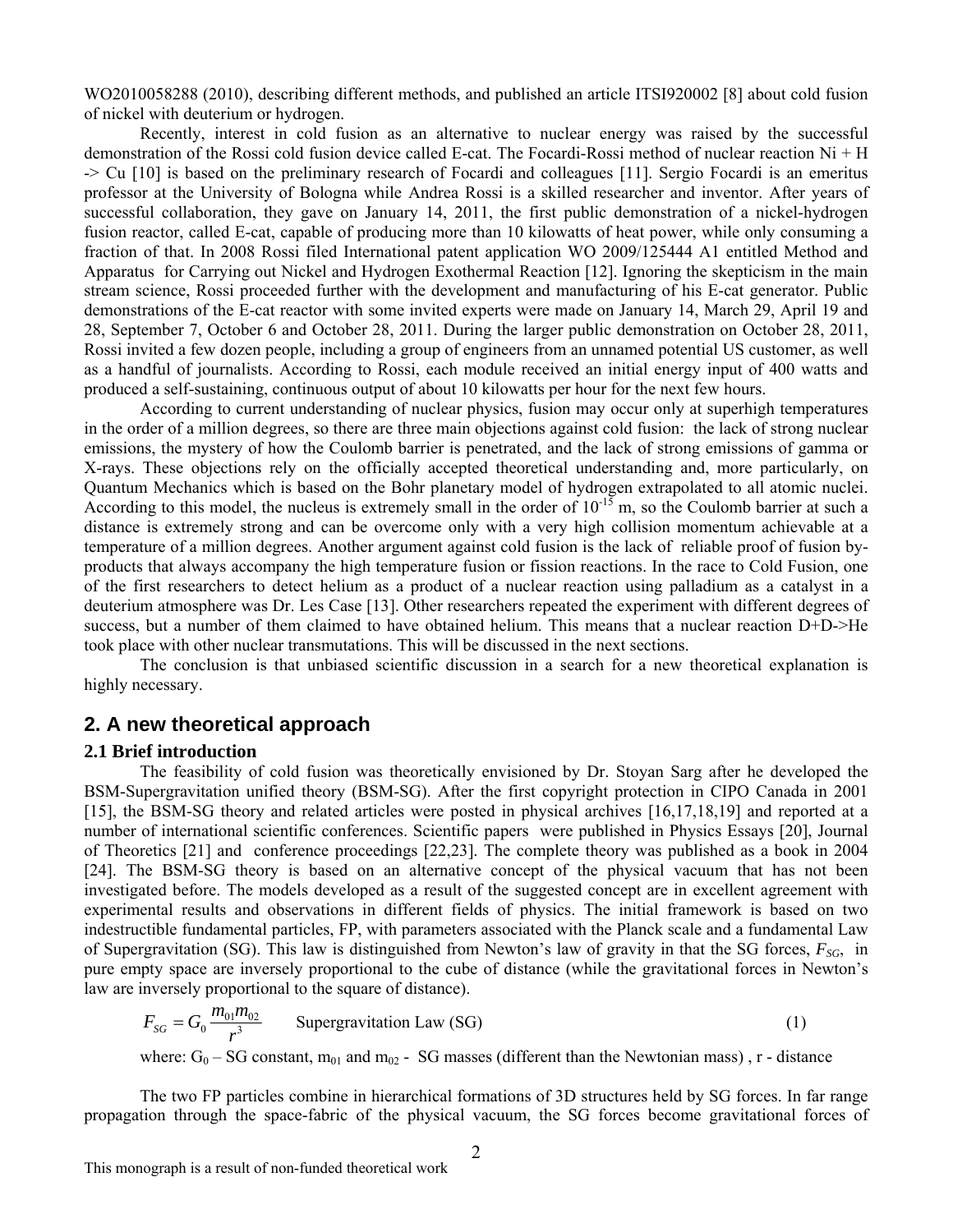Newton's law of gravity. In contrast to the methods in Quantum Electrodynamics, the BSM-SG theory applies Classical Electrodynamics and the SG law. The suggested concept and derived physical models allow explanation of all kinds of quantum mechanical interactions between elementary particles, using a classical approach and the unveiled structure of both the particles and the space-time fabric. In this approach, the Heisenberg Uncertainty principle is not needed and so does not interfere with the logic of the analysis. The results reveal the missing relationships between Classical Electrodynamics, Quantum Mechanics, Special and General Relativity, and Cosmology.

The SG forces are not only behind the nuclear forces at a close distance between nucleons, but they also define the electrical field of charged particles. Since the elementary particles appear to have a 3D non-spherical structure and shape, the atomic nuclei also possess non-spherical 3D geometrical structures that define the row and column pattern of the Periodic Table. In this sense, one of the major results of the BSM-SG theory is a new vision of the 3D structure of protons and neutrons and their spatial arrangements in atomic nuclei. This is presented in the Atlas of Atomic Nuclear Structures (ANS) that was archived in the National Library of Canada [17] and published elsewhere ([viXra:1107.0031\)](http://vixra.org/abs/1107.0031).

### **2.2. Non-spherical shape of protons and neutrons and their spatial arrangement in atomic nuclei according to BSM-SG theory**

In Quantum Mechanics (QM) and Particle Physics all particles are assumed to be spherical, so QM deals only with energy. This excludes the option that particles might have a denser non-spherical fine structure. The assumption of the spherical shape is based on the Bohr planetary model of hydrogen, despite that some of its enigmatic problems have not been solved from the time of its adoption. Based on scattering experiments in which only a spherical shape is assumed, the nucleus is considered extremely small in the order of 10<sup>-15</sup> m. The main scattering experiments are two types: scattering of positrons from a positive atomic nucleus (or the proton in case of hydrogen), known as Bhabha scattering, or Rutherford scattering of alpha particles from a thin foil of gold. However, the scattering experiments have only angular, and not transverse, resolution. Then if the nucleus is assumed to be non-spherical, such as a torus, a twisted torus, or a folded torus with much larger toroidal radius but thinner, the scattering data by positrons will be one and the same. Also, the positrons as well as the electrons are found to have rotational speed, so the momentum of this will affect the interpretation of the scattering data. In the Rutherforth scattering experiment, if the Helium nucleus is not spherical, the data will be influenced by a channeling effect that also will contributing to a smaller angular dispersion. (This is illustrated by Fig. 8.22 of BSM-SG book).

 If the shape of protons and neutrons forming the nuclei are not small spheres, then the strong nuclear forces will be spread over a much larger distance, but still inside a volume approximately equal to the volume of a sphere with a Bohr's radius  $a_0 = 0.523$  Angstroms. For the real hydrogen nucleus, this volume may not have the shape of a sphere, but an ellipsoid, while in other atomic nuclei it might have a different shape. Then in the case of hydrogen, the QM energy levels will appear exactly the same as in the Bohr model, but the strong nuclear and Coulomb forces in that particular volume will have quite a different configuration. Such differences from the QM models will be valid for all atomic nuclei, since they are based on the Bohr planetary model. In this sense the QM models of the atoms appear to be not physical but mathematical. Then the real physical models of atomic nuclei could be completely different, and the Coulomb force at the center of the atomic nucleus will not converge to a small sphere with a radius of 10-15 m, but will have a much lesser strength spread in a non-spherical volume. This is exactly the case for the BSM-SG models of the stable elementary particles and atomic nuclei. Direct observations with the most powerful electron microscopes barely reach a resolution of 1 Angstroms ( $1x 10^{-10}$  m), which is still poor in comparison to the Bohr radius of hydrogen  $a_0 = 0.523$  Angstroms. Despite this, some advanced electron microscope images begin to show features of a non-planetary atomic model (this will be discussed later). According to BSM-SG, the strong nuclear forces are from the SG forces defined by Eq. (1) for pure empty space. But in the space fabric of the physical vacuum (called a Cosmic Lattice in BSM-SG), for a distance smaller than the Bohr radius they may obtain a higher inverse power order of dependence on distance due to a leakage of the SG forces at closed proximity (discussed in Chapter 2, p. 2-17 of BSM-SG). The detectable signatures of the SG forces are the Casimir forces, some Van der Waal forces, and some observations in nanotechnology where single atoms put in a flat metal lattice stay in that place. Other observations are the clustering of the electrons in electron beams and the whole Quantum Hall effect at room temperature.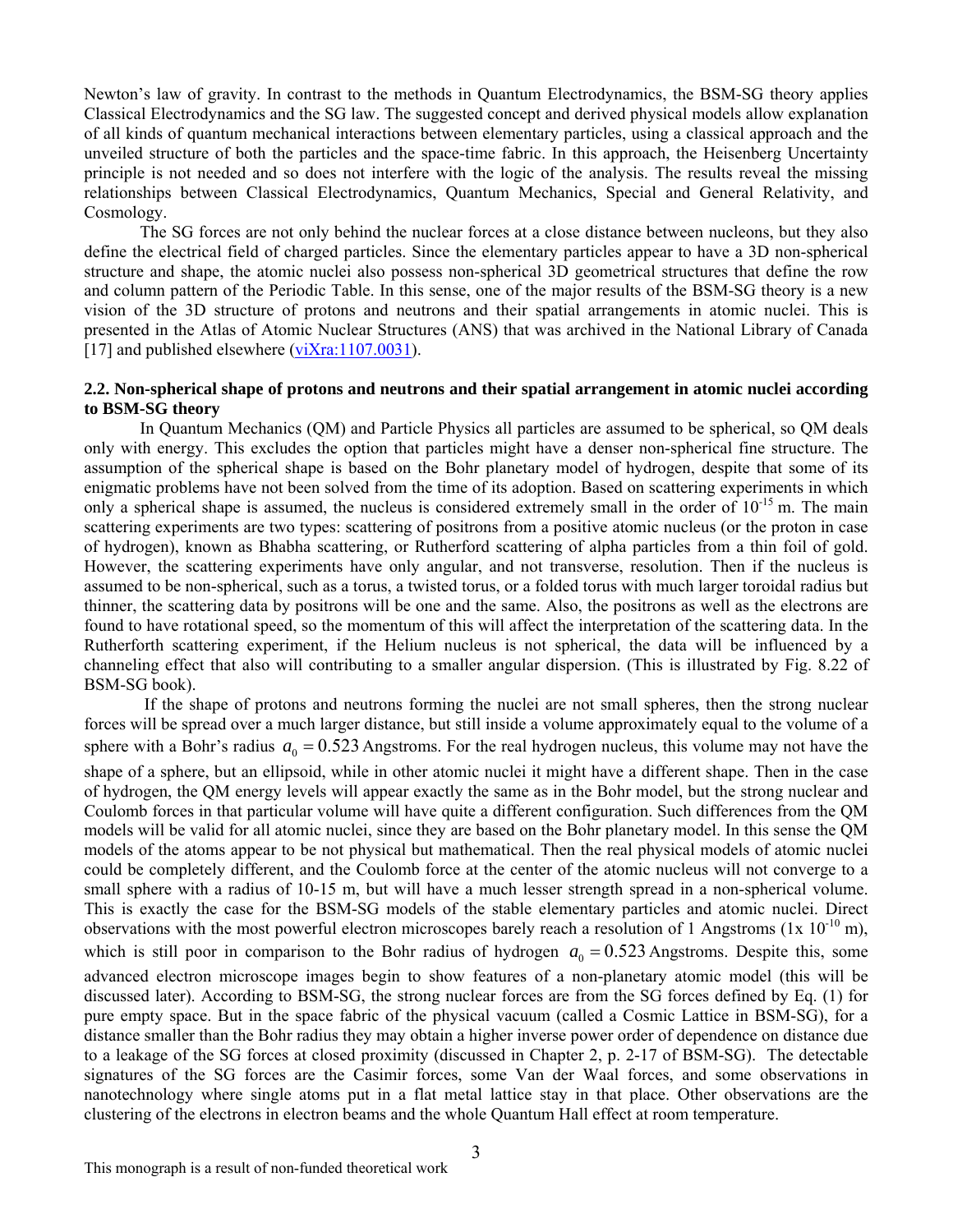The success of Quantum Mechanics is undeniable and the QM models are convenient for calculation of energy interactions and optical spectra based on the energy levels, since the non-linearity of the nuclear forces is not apparent. However, a number of enigmatic problems are not explained by them. Additionally, the QM models cannot explain what defines the directions of the chemical bonds between molecules. If the QM models of atoms are not real, but mathematical, then we do not have to stick to the assumption that every elementary particle and nucleus has a spherical shape.

 If the BSM-SG models of atomic nuclei are assumed as real physical models, for which there is a lot of proof in BSM-SG theory, then the QM models appear to be not real but mathematical models. In this sense, the BSM-SG atomic models provide a completely new approach for investigating the Coulomb barrier. The initial guess about the shape of the proton and neutron was intuitively obtained when analyzing the data from particle physics experiments. Why do the initially obtained unstable particles from the collisions of protons and neutrons, such as pions and kaons and their decay products to muons and electrons (positrons), exhibit so consistent masses? The logical answer is that these unstable particles might be enclosed inside of a torus, so when this torus is cut in just one place, the pions and kaons are also cut in one place. But in this new shape, they are unstable and undergo further decay. One big enigma not solved for many decades (due to the adopted concept of the physical vacuum) is that the sum of the masses of the first products (pions and kaons) is larger than the proton or neutron mass. The BSM-SG analysis discovered that the kaon structure, while still helical has a different overall shape from the helical structure of other particles (pions, muons, electron, positron), so it has a lower inertial mass property in the Cosmic Lattice space of the physical vacuum. This caused inaccuracy in the kaon mass estimation. Correcting this problem revealed the internal structure of the stable proton and neutron particles. The detailed analysis of Particle Physics data is presented in Chapter 6 of BSM-SG. Once the enigmatic problems about the shape and fine structure of the stable elementary particles (proton, neutron, electron and positron) were solved, everything from particle physics to cosmology became highly logical and understandable.

The question why the chemical and physical properties of the elements in the Periodic Table do not follow strictly the row and column pattern, has not been answered from the time of Mendeleyev. Could this be a signature of some three-dimensional composition of fractal structures from which the atomic nuclei are built? The extensive analysis of experimental data in different fields of physics led to revealing the shapes of the proton and neutron that perfectly match the arrangement of the elements in the Periodic Table. The proton has the shape of a twisted torus in the form of the figure 8, while the neutron is a double folded torus. Their shapes are different three-dimensional curves, but they have one and the same fine structure composed of helical structures (discussed in Chapter 6 of BSM-SG). In the BSM-SG theory, the validation of this conclusion involved extensive analysis of the Particle Physics data, and matching of the derived models with the theoretical developments of Quantum Mechanics, chemistry and experimental data from different fields of physics.

Figure 1 illustrates the revealed shape and the spatial arrangement of the protons and neutrons in the atomic nuclei of the elements Hydrogen, Deuteron and Helium according to the BSM-SG theory.



theory, right side a.- completed shell of Argon (the envelope is shown), b. – a chain structure in heavier elements.

On the left side of Fig. 1, the atomic nuclei of the first few elements from the Periodic table are shown, while on the right side, the cluster chain structure of atomic nuclei with Z-number larger than 18 (Argon) is shown. When using the shape of the proton and neutron according to BSM-SG, and going through the Periodic

This monograph is a result of non-funded theoretical work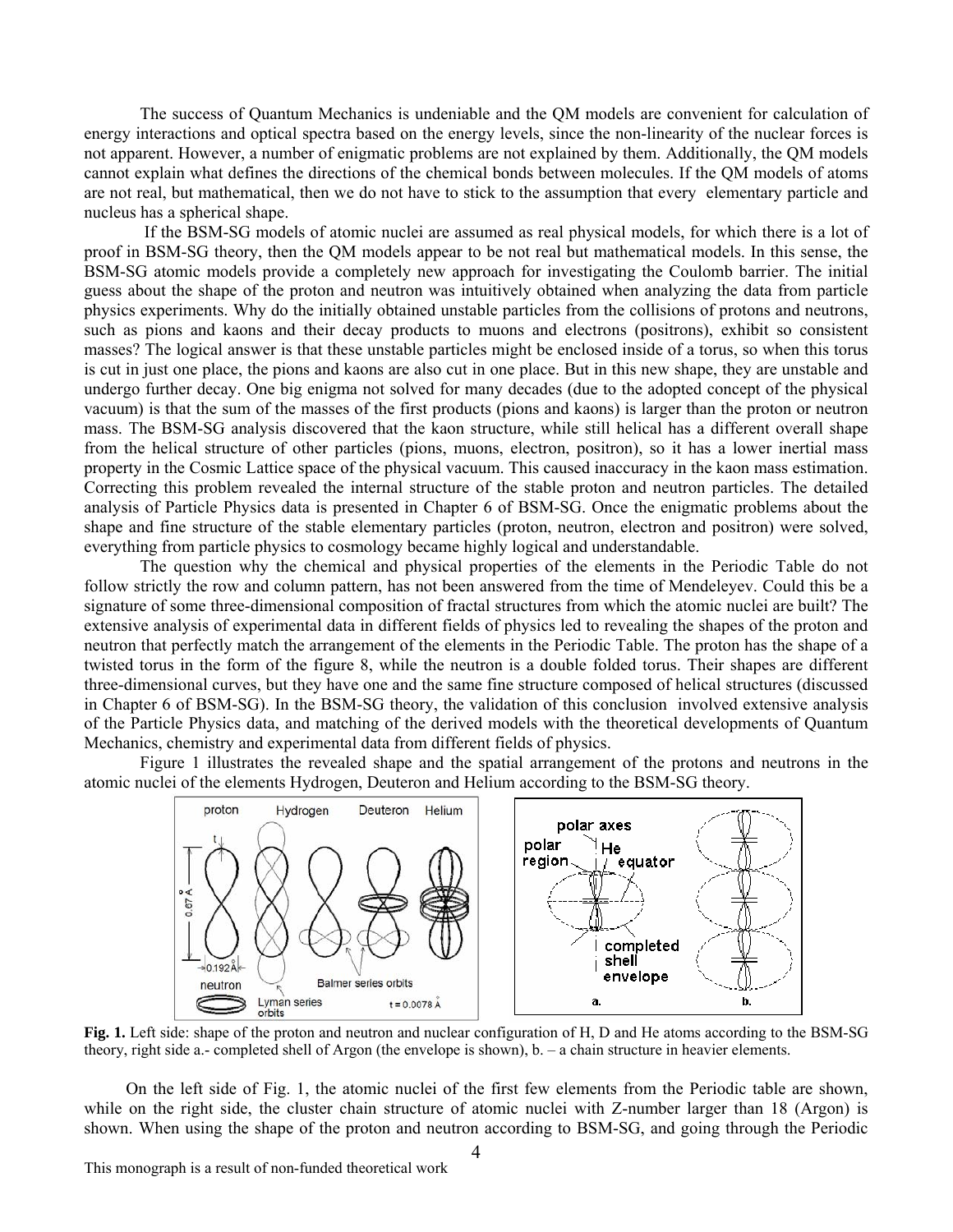Table by consecutive increases of the z-number, we find an extraordinarily good match to the pattern of the Periodic Table of stable isotopes. In such an approach, the physical meanings behind the Hunds rule, the Pauli exclusion principle, the shell completion, valences, oxidation numbers, first ionization potential and X-ray properties are revealed for the first time. Additional new features of the nuclei are also revealed, putting a new light on the physics of the nuclear bonds, the completion of the shells and what defines the valences and the direction of the chemical bonds. These features are discussed in detail in Chapter 8 of BSM-SG. The revealed physical configurations of the atomic nuclei of all stable isotopes up to  $z = 103$  (Lawrencium) are presented in the BSM-SG Appendix Atlas of Atomic Nuclear Structures (ANS), one of the major derivatives of BSM-SG, also published separately [17]. Figure 2 shows a graphical view of some selected atomic nuclei as derived in BSM-SG theory and included in the Atlas of Atomic Nuclear Structures [17]



**Fig. 2**. Extract from the Atlas of the Nuclear Structures showing the graphical view of some selected atomic nuclei [17]

From Fig. 2 we see that the nuclear overall shape for elements with  $18<2<86$  have not spherical but elongated shape. The protons (deuterons) in the completed shells have strong nuclear bonds GBclp and weaker EB bonds. (§8.3.6, Chapter 8 of BSM-SG). The element Ag has both types of bonds (see also Fig. 13). GBclp bonds are fully symmetrical along the polar axis providing a symmetrical Coulomb field, while the Coulomb field from EB bonds is more extended (see Fig. 13). The symmetrical arrangement of the Coulomb field plays an important role for the atomic arrangement in the metal lattice. They keep the orientation of neighboring atoms. The detectable signature of this orientation are the Laue patterns obtained by the X-rays spectroscopy. High resolution images from electron microscopy also confirm this.

The Russian professor Dr. Kanarev, a theorist and cold fusion researcher, also arrived at the idea that the atomic nuclei are not blobs of protons and neutrons but have a 3D spatial arrangement [25]. Some atomic nuclear models according to Dr. Kanarev [25, 26] are shown in Fig. 3. At first glance, there is a similarity between the BSM-SG models illustrated in Fig. 2 and the models of Dr. Kanarev shown in Fig. 3 in that the overall shapes of the atomic nuclei are not spherical. However, they are quite different. The protons and neutrons in Kanarev's models are interconnected spheres, while in Sarg's model they have a specific 3D geometry. There has not been any cooperation between Dr. Sarg and Dr. Kanarev and their theoretical approaches are quite different.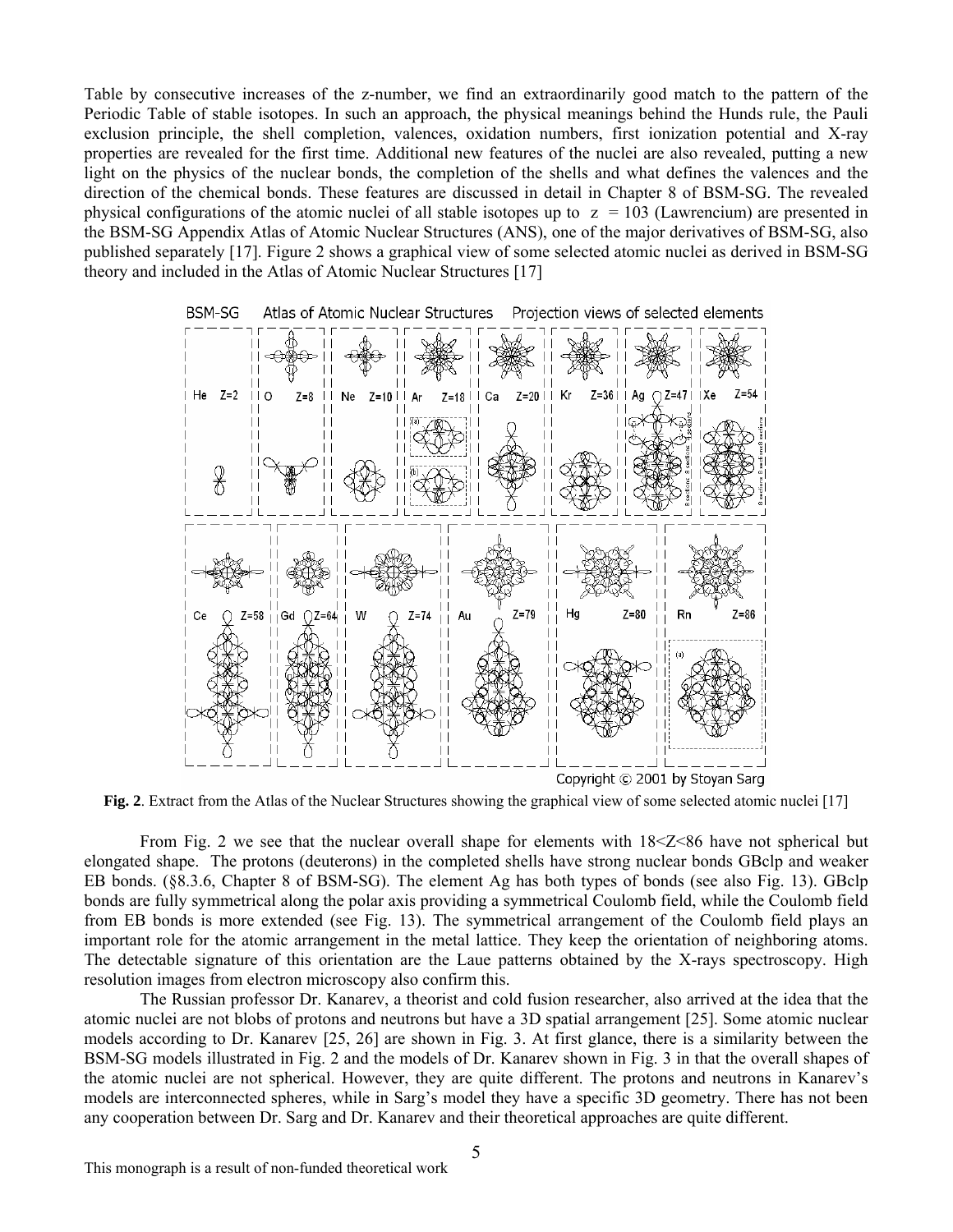

**Fig. 3**. Some atomic nuclei according to Dr. Kanarev. Courtesy of Kanarev [25,26]. The protons are shown by white spheres, the neutrons are shown by dark spheres in one sectional plane and grey spheres in a different sectional plane.

### **2.3 Coulomb barrier of the proton**

According to BSM-SG theory, the SG forces are not only behind the nuclear forces. They also define the field lines of the electrical charge in closed proximity to the proton core. Therefore the SG field also defines the so-called Coulomb barrier that is one of the most controversial issues in nuclear fusion. Fig. 4 illustrates the distribution of the electrical field (E-field) in close proximity to the proton's high-density core and the locked Efield around the neutron's high-density core.



**Fig. 4**. Graphics illustration of the Coulomb barriers of the proximity E-field of the proton and the locked E-field of neutron. Both, the proton and neutron create the E-field as a modulation of the physical vacuum (CL space) by the superfine dense helical structure of their cores. The E-field of the neutron, however, is locked in proximity due to the anti-symmetry of the modulation field from the double folded torus core. This could be easily visualized if using the torus of a wound spring.

The electrical charge in closed proximity to the proton is distributed around its shape, but this is in a microscopic range smaller than the Bohr radius and its shape could not be detected by existing technology. Outside of the Bohr radius, the E-field lines appear as coming from a point charge. In fact the electrical charge is caused by modulation of the physical vacuum by the strong SG forces of the superdense helical structures of the proton's core. The neutron, despite having the same superdense core, does not exhibit a detectable electrical charge because its shape of a double folded torus makes the modulation of the physical vacuum anti-symmetric, so the electrical charge is closed in proximity. The signature of this locked charge appears only when the neutron is in motion, when it also exhibits a magnetic moment that is an enigma in Modern Physics. The spatial configuration of the proton's Coulomb barrier illustrated in Fig. 4 is significantly different from the Coulomb barrier of the Bohr model of hydrogen. Furthermore it could be modified to some extent due to its dependence on the SG forces, and there are some technical methods for causing such an effect.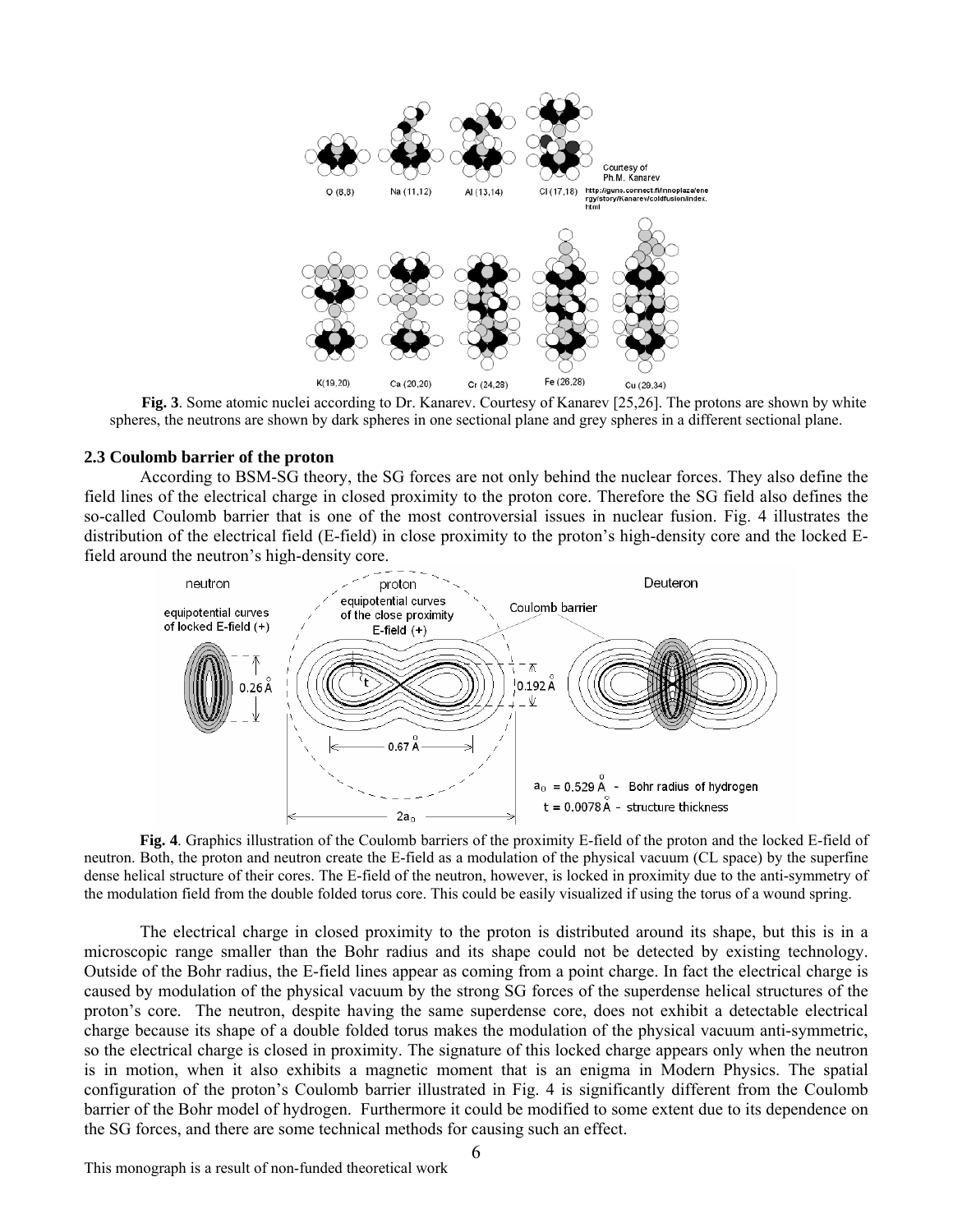In fact, the core internal structure of the proton and neutron has the features of a spring. It is well known that a single neutron is not stable and converts to a proton with a lifetime of 12 min. The instability is caused by the weak balance between the repulsive E-field forces in the locked E-field and the attractive SG forces that keep its shape of a double folded torus. However, when the neutron is over the proton saddle (central section) it is stable, forming in such way the stable element Deuteron. The stability is a result of a stronger balance between the repulsive E-fields (+) of the proton and the locked, but accessible at such a distance, E-field (+) of the neutron. This is graphically illustrated on the right side of Fig. 4. The neutron can only rotate or vibrate, and the latter is behind a physical phenomenon known as the Giant resonance. This phenomenon, discovered by Baldwin and Klaiber in 1947, was later confirmed by many and interpreted by Goldhaber and Teller (Phys. Rev. 74 (1948) 1046). It was based on the assumption that the protons in the nucleus move in one direction while the neutrons move in the opposite direction. When two neutrons are over the saddle point of a proton, the obtained nuclear structure is Tritium. The bonding energy of this three-body system is not as strong as for Deuteron, because the two neutrons are separated by a gap due to their locked repulsive E-field (+) so they are away from the E-field valley of the proton. The separation distance calculated in §6.14.1, Chapter 6 of BSM-SG is 0.107 Angstrom which is about 16% of the proton length (0.667 Angstrom). When the Tritium nucleus is included in the heavier atomic nuclei, however, it is stable because the other protons' E-fields modify the Coulomb field of the host proton.

In accordance with the BSM-SG model, the process known as electron capture  $(p + e^{-}$  > n) is just a folding of the twisted shape of the proton until it obtains the shape of the neutron as a double twisted torus, held in this shape by the SG forces. Then the charge in the far field disappears. This happens in some nuclear reactions and especially in the radioactive decay of the fission chain reactions leading to unstable nuclei. One of the first of such processes experimentally invoked is the Don Borglhi experiment known as a "synthesis of neutrons from protons and electrons" at low energy. The BSM-SG model also provides an answer to the long standing problem of the "missing neutrino" from the Sun. The resulting locked E-field of the neutron in the conversion of the proton to a neutron is wrongly attributed to the emission of a neutrino particle.

From the graphical model of the Coulomb barriers in Fig. 4 it is evident that a nuclear reaction  $p + d \rightarrow D$ would take place if the neutron and protons are properly oriented and the proton's Coulomb barrier is slightly modified. Technical methods for this possibility will be discussed.

# **2.4. Evidence for some features of the BSM-SG atomic models from some high-resolution electron microscope images**

The E-field lines outside of the sphere defined by the Bohr radius (for hydrogen) will appear as coming from a point charge. Electron microscopes, for theoretical and practical reasons, cannot sense the region inside of this sphere. However they may detect some non-uniformity of a single sheet lattice that is not explainable by Quantum Mechanical models of atoms. Such examples are electron microscope images of the lattice structure of a carbon nanotube [27] (Fig. 5.a.) and a graphene [28] (Fig. 5.b). Panel b. in Fig. 5 shows the original image of graphene, while Panel c. shows the same image processed to fit the display brightness scale. Fig. 5.d shows the sketch of the carbon nucleus according to BSM-SG. The protons  $p_3$  and  $p_4$  are in the drawing plane, while the protons  $p_1$  and  $p_2$  (shown smaller) are in a perpendicular plane.







b. Single wall Carbon sheet with TEAM microscope [28]

c. Processed image by brightness adjustment,

d. Sketch of the carbon nucleus (p3 and p4 lie on a drawing plane, p1,p2 are perpendicular to the drawing plane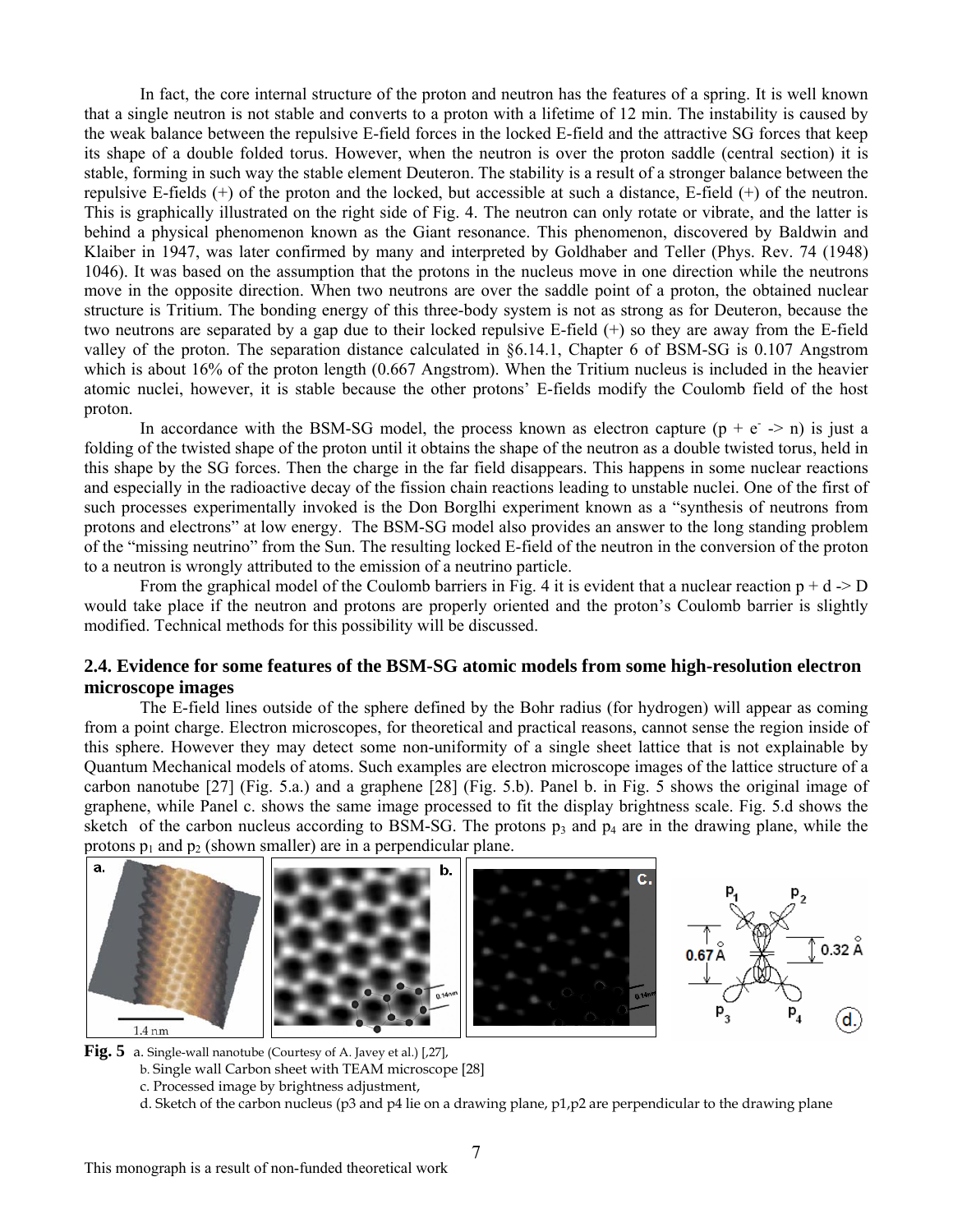According to QM models the connecting bonds of carbon should lie in one plane, but according to the BSM-SG model, they do not. This means that a single sheet of carbon atoms will show displacement of every neighboring atom. If building a 3D model using the 3D model of carbon, shown in Fig. 5.c, we would find that they lie in two parallel planes separated by a distance smaller than 0.5 Angstroms. Panel a. shows a lattice that is not smooth, while Panel b. shows a lattice plane displacement.

#### **2.5. Radioactive alpha decay in the heavier elements as a cold fusion between deuterons**

Since the protons in the atomic nuclei are in a closer range than the space defined by the proximity E-field of the free proton shown in Fig. 4, their Coulomb barrier is distorted. This means that in the heavier atoms a spontaneous fusion between deuterons might take place with some probability. This happens naturally in the large atomic nuclei with  $Z > 57$  (beginning from the Lanthanides) and the process is known as a radioactive alpha decay. Based on the 3D nuclear configuration, Stoyan Sarg showed theoretically in 2002 that the alpha decay in the heavier elements is preceded by a process of fusion of protons and neutrons into a helium nucleus [18]. Fig. 4 shows the position of the two deuterons in the atomic nucleus of Gadolinium (Gd).





The two deuterons fuse into a He nucleus – an alpha particle at room temperature. Consequently, cold fusion at room temperature is possible under special conditions.

### **2.6. How the valence protons (deuterons) of the atomic nuclei define the chemical bond directions in the molecules in agreement with the VSEPR models in structural chemistry.**

The BSM-SG atomic models also have other important features. The nucleus of every element has a welldefined rotational symmetry around an axis that we may call a polar axis. Another feature is that every atomic nucleus with a Z-number larger than one has at least one helium nucleus in the middle of its nuclear structure because helium has the densest atomic nucleus. The heavier atomic nuclei have more than one He nucleus and they are aligned with the polar axis as a chain (see Fig. 1 b.). Most of the protons and neutrons are combined in deuteron nuclei but some single protons also exist in the nuclei. In atomic nuclei with  $z \geq 2$  and especially the heavier elements, tritium nuclei are also included but the embedded tritium is stable. The internal nuclear shells are tightly bound and do not participate in chemical reactions, but the deuterons or protons from the external shells provide the chemical valences. One important feature of the valence protons (deuterons) from the external shell is that one end is bound to the polar spot by SG forces, while the other end has a limited angular freedom in a plane passing through the polar axis. However, they have a tight angular restriction in any perpendicular plane. The angular freedom is largest in Oxygen, so it defines the chemical feature known as oxidation strength. Analysis of some simple molecules using the BSM-SG models is presented in Chapter 9 of BSM-SG. The angular positions of the valence protons (deuterons), combined with the 3D geometrical shape of the nuclei, define the angular positions of the chemical bonds. Another important feature of revealed atomic structures is that the electrons do not form arbitrary clouds. They move in individual quantum electron orbits whose positions and traces are defined by the close proximity electrical field of the proton, so they are bound to the protons (deuterons). The quantum orbits are in a strong SG field with a non-linear gradient, so the orbits for the different energy levels are quite close. Since valence protons (deuterons) have an angular freedom in a plane passing through the polar axis, protons from the opposite poles of a single chain element sharing one and the same restricted meridian section become connected by one quantum orbit, so they are excluded from the principle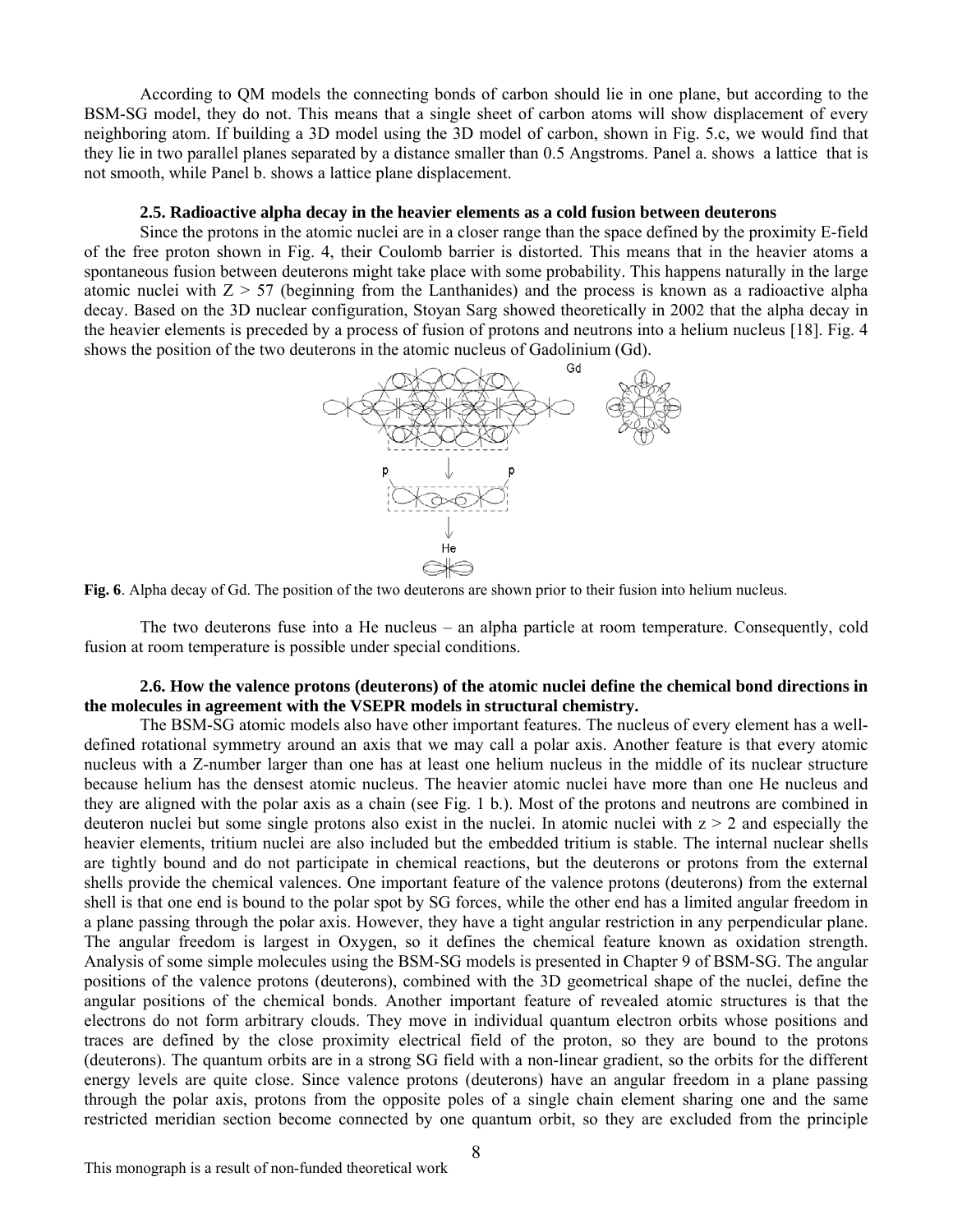valence. All these features of the atomic nuclei are clearly evident from the atlas ANS, if following the trend of Znumber increase.

### **2.7. Why the nuclear chain reactions induced by neutrons leads to so many radioactive byproducts.**

It is well known that for the stable isotopes the increase in the number of neutrons is faster than the Znumber (protons) increase. This enigma is not explainable by QM models of atomic nuclei. BSM-SG models provide an explanation based on the discovered problem referenced as a "polar region problem" (§8.3.7, Chapter 8 of BSM-SG). It is caused by the closer accumulation of proximity E-fields from the protons at the polar region when the Z-number increases. According to BSM-SG this is naturally compensated by accumulation of more neutrons in the equatorial region. This modifies the E-fields in the polar regions (due to SG forces) making the isotopes more stable. The excess neutrons are bound in deuterons and tritium nuclei. However this trend must match the rotational symmetry of atomic nuclei. It has some relation to the nuclear spin number and it is important for stability. As a result some elements have more stable isotopes, while others do not. Technetium, for example, is an element that does not have a stable isotope. Examining the Z-trend increase in the Atlas of ANS we may see that the spatial arrangement of the protons (deuteron, tritium) has a quite good rotational symmetry.

It is well known that the nuclear chain reaction requires not fast but slow neutrons. Why is this? It is also known that the slow neutrons are embedded for a short time in the recipient nuclei. They make them unstable and they decay to other unstable nuclei. Having in mind that the positions of the neutrons in the stable isotopes are highly symmetrical in respect to the polar axis, there is a very low probability that the captured neutron will be in the right place. That's why the nuclear chain reaction provides a lot of radioactive byproducts with different decay times, but most being very short. This is in sharp contrast to cold fusion where radioactive byproducts are very rare or absent. All presently existing nuclear power plants are based on nuclear fission chain reactions that are responsible for accumulation of a large amount of radioactive waste.

#### **2.8. Unit charge. Structure of the electron and trace lengths of the quantum orbits**

Quantum Mechanics cannot provide answer about the enigma: why do the proton, electron and other elementary particles with different masses have one and the same unit electrical charge? Such explanation is suggested in BSM-SG §2.15.2, Chapter 2 of BSM-SG. The charge is not a substance contained inside of the particle, but a kind of modulation of the CL space (physical vacuum). Since all elementary particles are comprised of two types of helical structures in which the SG field is involved, an accurate balance is always maintained so particles with different masses appear to have one and the same unit charge. These two types of helical structures could be additionally twisted, but they are stable if they are connected in a loop that might also be twisted or curled (see Chapter 6 of BSM-SG for more details).

The Quantum orbits in the BSM-SG models of atoms are derived by the unveiled material structure of the electron presented in Chapter 3 of BSM-SG and published in the peer review Journal Physics Essays [20]. The overall shape of the electron has some similarity to the shape suggested by the Nobel laureate Arthur Compton as a torus with a Compton's radius, but at the same time it is quite distinguished. The revealed shape of the electron is a cut torus having a small helical step, while it also possesses a fine structure made of helical structures. The external helical structure modulates the CL space (physical vacuum) by creating a negative electrical charge. The electron and its fine helical structure according to BSM-SG is graphically illustrated in Fig. 7, where  $R<sub>c</sub>$  - is the Compton's radius,  $s_e$  – is the helical step of cut torus.



**Fig. 7.** Structure of the electron according to BSM-SG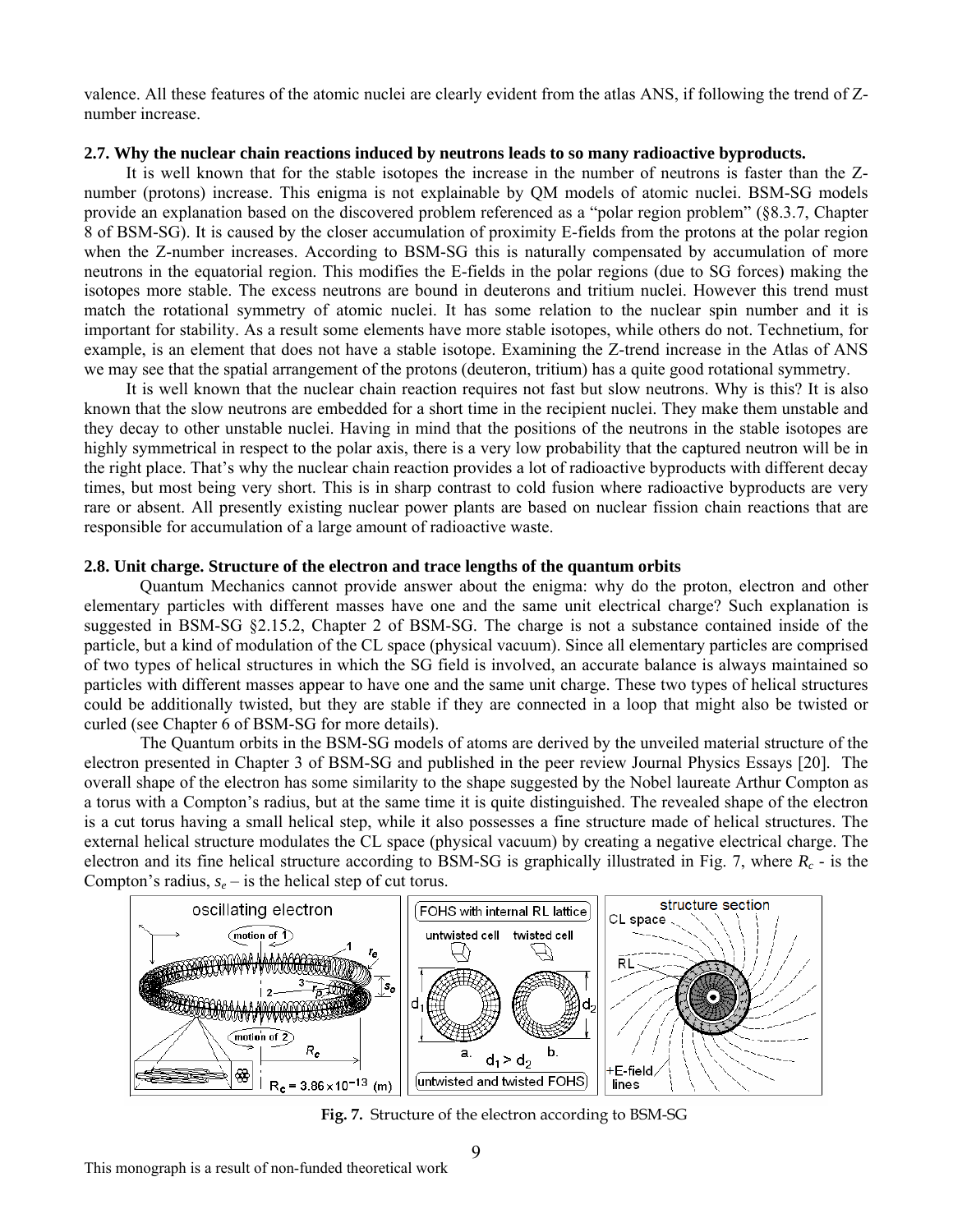The electron is a 3-body system, exhibiting rich oscillation properties. When interacting with the CL structure of the physical vacuum, this physical model exhibits all known QM properties of the electron. Let us suppose that the structure of the electron moves as a screw, so that the peripheral velocity is equal to the speed of light and it makes one revolution for a Compton time. Then the axial velocity is

$$
v = \frac{cs_e}{\sqrt{4\pi^2 R^2 + s_e^2}}
$$
 (2)

This screw type of motion obviously is optional and let us suppose that it corresponds to the electron motion in Bohr atom at orbit  $a_0$  with energy of 13.6 eV. Then the axial velocity is

$$
v = \frac{e^2}{2h\varepsilon_0} = \alpha c = 2.18769 \times 10^6 \quad (m/s)
$$
 (3)

where:  $e$  – charge of electron, h – Planck constant, c –speed of light,  $\alpha$  - fine structure constant Solving (2) and (3) and substituting  $2\pi R_c = \lambda_c = c/v_c$  we obtain

$$
s_e = \frac{\alpha c}{v_c \sqrt{1 - \alpha^2}} = \frac{c\lambda_c}{\sqrt{1 - \alpha^2}} \qquad s_e = 1.77 \times 10^{-14} \ (m) \qquad \text{helical step} \tag{4}
$$

where:  $v_c = 1.2356 \times 10^{20}$  (Hz) - Compton frequency,  $\lambda_c$  - Compton wavelength

It is known that the electron possesses a magnetic moment anomaly whose theoretical value is  $0.5 \alpha/\pi$ , but its physical explanation has been an enigma so far. According to Eq. (4) this is the helical step, so the fine structure constant appears embedded in the structure of the electron.

The dimensionsless fine structure constant appears in many interactions in Quantum Mechanics and Particle Physics. According to BSM-SG model it is a ratio of two cycles of spatially vibrational modes of a tetrahedron from the spherical FPs in the Planck scale range, so it is at the lowest level of matter organization. At this micro-scale range, only the SG forces are present. This is discussed in (§12.A.5.3 Chapter 12 of BSM-SG), where a theoretical equation (5) for the fine structure constant is derived providing a quite accurate value in comparison to CODATA 98 value for  $n = 137$ . Such tetrahedra are embedded in the fine structure of all elementary particles including the space-time fabric. For this reason, the fine structure constant appears in many interactions.

$$
\alpha = 2/[(n^2 + 2\pi^2)^{1/2} + n] = 7.29735194 \times 10^{-3}
$$
\n(5)

$$
\alpha = 7.297352533 \times 10^{-3}
$$
 according to CODATA 98 (6)

At the same time when the electron performs a screw-like motion with axial velocity  $\alpha c$  corresponding to 13.6 eV, the structure of electron oscillates with its first proper frequency equal to the Compton frequency. This is an optimal quantum velocity in which the phase of the oscillating electron matches the phase of the SPM vector (Spatial Precession Momentum) – a characteristic feature of the Cosmic Lattice node, which spatially oscillates with a Compton frequency (§2.9, Chapter 2 of BSM-SG). The phase propagation of the SPM vector in CL space (physical vacuum) is behind the constancy of the constant speed of light. The next lower quantum velocity is  $\alpha c/2$  corresponding to electron energy of 3.4 eV in which the phase of the oscillating electron matches the SPM phase at every second turn of the rotating electron. The next lower velocity is  $\alpha c/3$  corresponding to 1.51 eV with a phase matching at every third turn and so on. This screw-type oscillating motion of the electron, referred to as confined motion, defines preferred quantum velocities, which appear as energy levels in the hydrogen atom. Consequently, the principal quantum numbers of the Bohr model of hydrogen are in fact signatures of the motional behavior of the electron structure in the fabrics of the physical vacuum.

From the confined motion of the electron, a Quantum Efficiency factor is directly derivable as  $\eta = (1 - v^2/c^2)^{1/2}$  (§3.11.A.1, Chapter 3 of BSM-SG). Its inverse value is the relativistic gamma factor. For velocities larger than  $\alpha c$  the electron rotation is slower, so the tangential velocity never exceeds the speed of light. Then the inverse factor  $\eta$  becomes the relativistic gamma factor. The quantum interactions with the CL space make the motion with higher velocities more difficult, which explains the relativistic mass increase predicted by Einstein.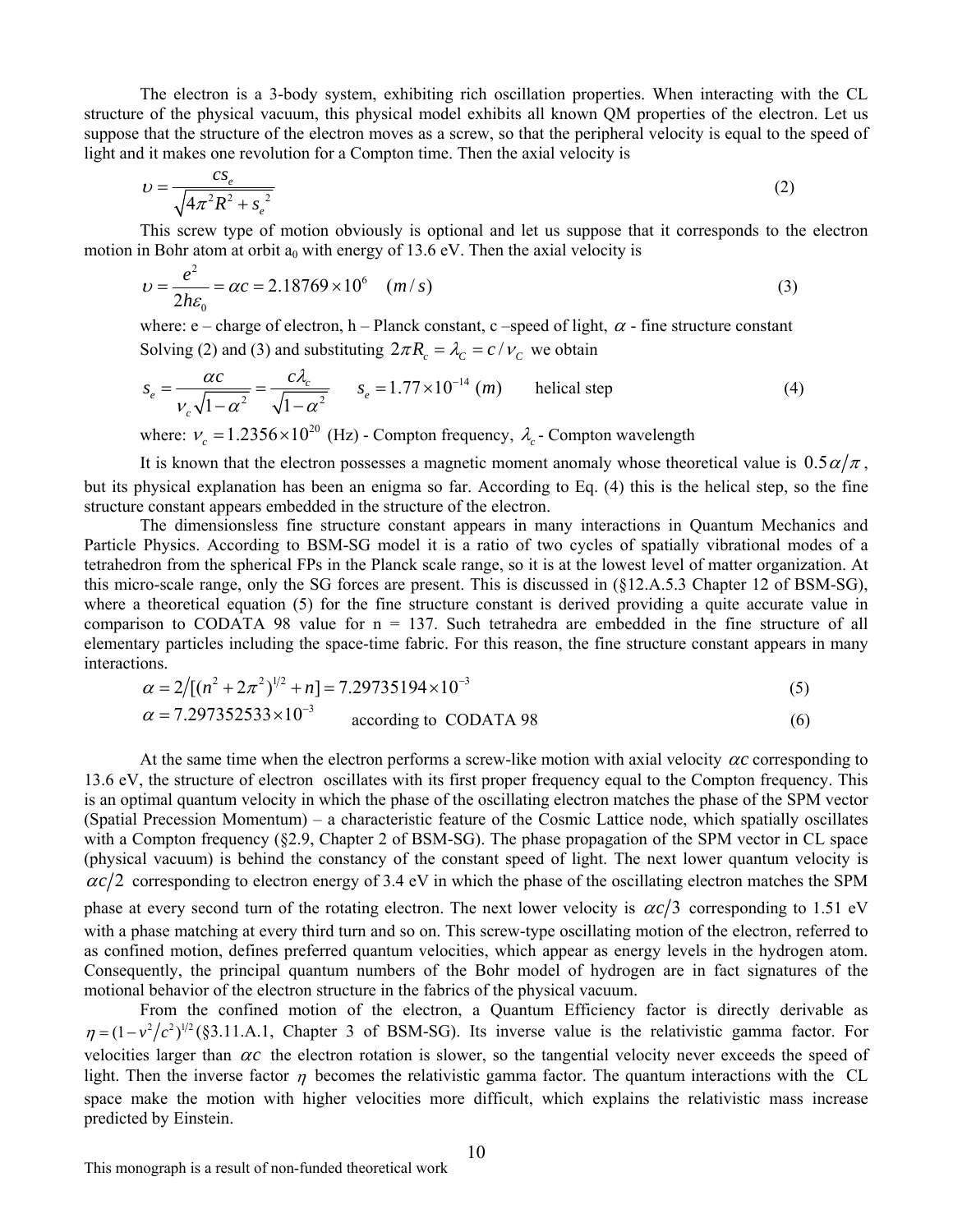When the electron moves in a closed trajectory, the phase match between the SPM frequency of the CL structure (physical vacuum) and the two proper frequencies of the electron defines two important parameters of the quantum orbit: its trace length and the duration (a lifetime of the excited state) [20]. Therefore, the quantum orbits have different trace lengths for different quantum velocities of the electron. They are valid also for the chemical bonds in molecules that exhibit vibrational-rotational spectra, so they are illustrated in Fig. 10 together with some simple molecules.

In §7.8.2 Chapter 7 of BSM-SG, the Balmer model series of hydrogen is derived based on the BSM-SG model in which the strong SG field is involved. The calculated energy levels match the energy levels of the Bohr model of hydrogen. In fact the SG field defined by Eq (1) is for pure empty space. In physical vacuum (not empty space), when the distance between the proton and electron is quite close, the SG forces become inversely proportional to distance in order higher than 3 (due to the SG field leaking between the nodes of the CL structure). This, however, is consistent with some Van der Waal forces and Casimir forces experiments. Another important feature is that the electron orbits in the BSM-SG model of hydrogen are much more closely packed in comparison to the Bohr model. This is because, according to Newton's second law, the radius of the electron motion in a circular trajectory (in Bohr model) is inversely proportional to the square of velocity, while in the BSM-SG model it is inversely proportional to the velocity (due to the SG field). However, the length of the quantum orbit for 13.6 eV in the BSM-SG model is equal to the length of the Bohr orbit defined by the Bohr radius  $a_0 = 0.52918$ Angstroms. The shape of the orbit, however, is not circular but follows the equipotential curve of the close proximity E-field of the proton. This explains the p-shapes of the wave functions observed in hydrogen, a feature that cannot not be explained by the Bohr planetary model using the classical electrodynamics. Two distinctive positions of the quantum orbits in hydrogen corresponding to the Lyman and Balmer series are shown in Fig. 1.

During the finite lifetime of the electron in a particular quantum orbit, it modulates the CL space by dissipating energy and, when dropping to a lower quantum orbit (lower energy level), the dissipated energy is released as a photon. This explains what is behind the Heisenberg Uncertainty Principle in Quantum Mechanics – the photon energy is not emitted directly from the electron, but from the space fabric containing the pumped energy from many orbital cycles.

 In the internal shell of the heavier atoms, the strong SG field also contributes to the energy levels. The signature of this is the smooth increase of the Lamb shift with the z-number (number of protons) of the elements. If plotted against the atomic mass, the Lamb shift is not so smooth. This indicates that the electrons in the atomic nuclei are circling around the proximity field of the protons.

Fig. 8 a. and b. show two states of the hydrogen molecule  $H_2$ . In the state shown in a. and referred to as an ortho-state, the two protons are connected by a single quantum orbit with two electrons counter-circling in the orbit. The vibrational levels for this state are shown in Fig. 8 c. They are calculated by Eq. (7), which is a pure theoretical derivation, presented in §9.7, Chapter 9 of BSM-SG. They are compared and plotted together with the two energy levels (corresponding to two orbital spins) and estimated from the corresponding energy levels identified by the photoelectron and optical spectra. In the other state of  $H_2$  shown in b. the two protons are connected by two separate orbits.



**Fig. 8**. a. – shape of H<sub>2</sub> molecule ortho-state, b. shape of H<sub>2</sub> molecule para-state, c.- energy levels by the BSM-SG model for ortho-state  $H_2$  molecule and its match to experimental data

The parameters of the ortho-state  $H_2$  molecule (shown in Fig. 5.a) were obtained in §9.6 of BSM-SG by analysis of the photoelectron [29] and optical [30] spectra. Using the total energy balance in which SG field energy is included, the expression (7) is derived (§9.7 of BSM-SG) providing the vibrational energy levels. This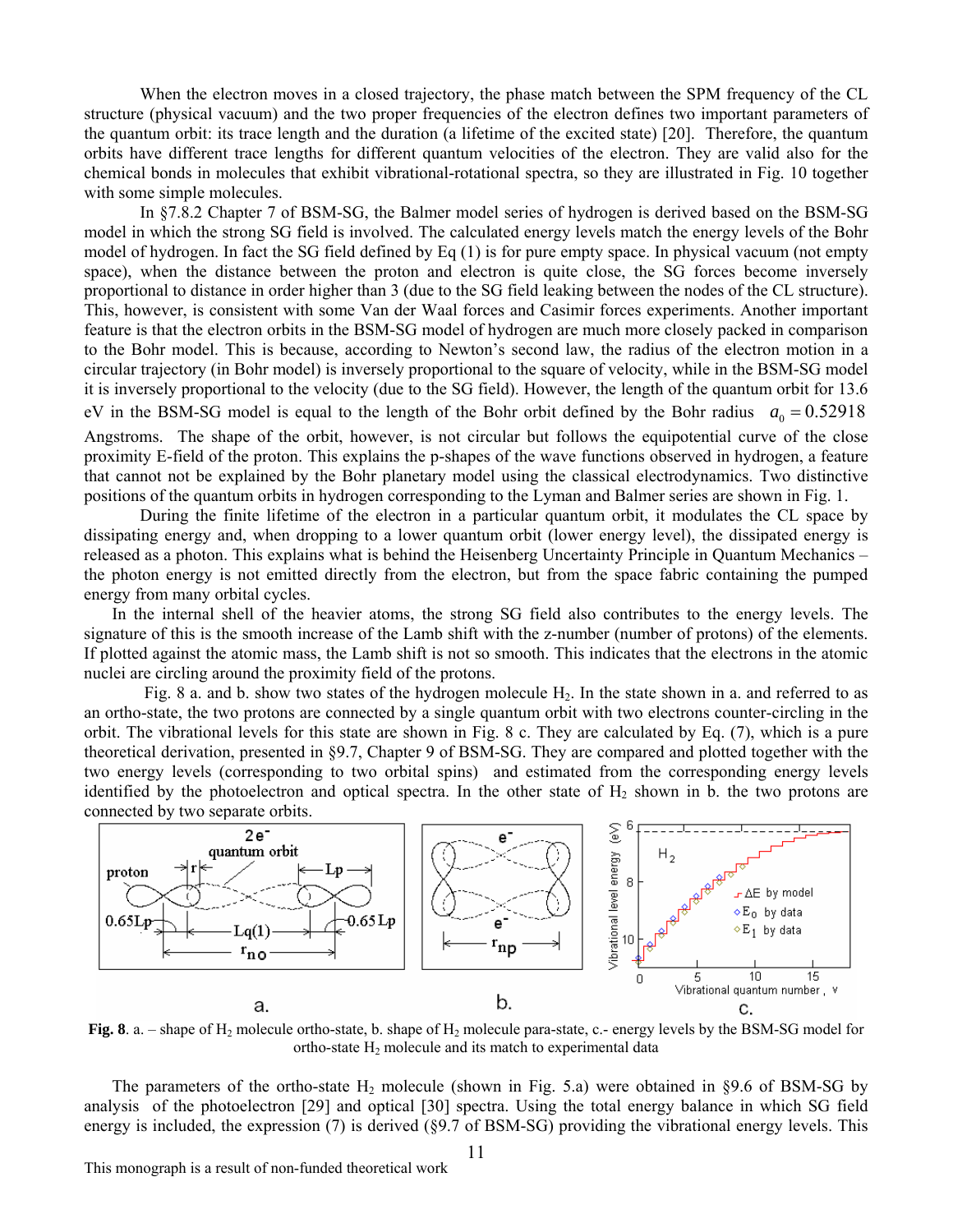expression involves the total SG energy balance that includes the SG attraction, the kinetic energy of the electron  $E_k$ , the energy of the proton charge  $E_q$ , and the molecular binding energy. The vibrational energy  $E_V$  is plotted in Fig. 8.c together with the energy levels corresponding to the identified corresponding optical spectrum band of the H2 molecule. The calculated energy levels are in excellent agreement with the experimental data.

$$
E_V = \frac{C_{SG}}{e\left[\left[L_q(1)(1 - \alpha^4 \pi \Delta^2)\right] + 0.6455 L_p\right]^2} - \frac{2E_q}{e} - \frac{2E_k}{e} + E_B \qquad (eV)
$$
\n(7)

$$
C_{SG} = G_0 m_0^2 = (2h\nu_c + h\nu_c \alpha^2)(L_q(1) + 06455L_p)^2 = 5.2651 \times 10^{-33}
$$
\n(8)

where: *e* – unit charge,  $L_q(1) = 2\pi a_0 = 3.325 \text{ Å}$  – quantum orbit length for electron velocity of 13.6 eV,  $L_p = 0.667 \text{ Å}$  – proton length,  $E_q = 511 \text{ KeV}$  – unite charge energy,  $E_k$  – electron kinetic energy,  $v_c$  – Compton frequency,  $\alpha$  - fine structure constant,  $G_{SG}$  – SG constant,  $m_0$  – SG mass of the proton (also neutron),  $E_B = 6.26 \text{ eV}$  - energy difference between the dissociated limit and the metastable state,  $\Delta = (V_L - x)$  - vibration level  $(V_L$  – plotting vector origin, x – argument)

The state of the  $H_2$  molecule shown in Fig. 8.b is called a para-state in BSM-SG because the protons' axes are parallel. They are connected by two quantum orbits with a single electron in each one. The internuclear distance is slightly smaller in comparison to the ortho-state until the SG attractive forces become equal to the Coulomb repulsive forces (both fields are distributed around the proton's shape and get higher order of dependence on distance. The energy balance for the ortho-state requires a more complicated method that is not a subject for this article. The shape of quantum orbits is slightly modified but they have the same trace length defined by the electron motion with energy of 13.6 eV (this is included in the system energy, it is not an energy level according to QM models). The para-state of the  $H_2$  molecule is more compact so it is more stable against collisions from Brownian motion. So in a normal  $H_2$  gas, the para-state dominates. The ortho-state according to BSM-SG corresponds to the "magnecular" gas suggested by R. Santilli [31].

The analysis of  $H_2$  and  $D_2$  molecules permitted the derivation of one important physical parameter of the SG law denoted as  $C_{SG}$  (Eq. 8). It is a product of the SG constant  $G_0$  and the square of SG masses  $m_0$  of the two protons. The ratio between  $C_{SG}$  and the similar product of the gravitational constant and the square of the proton mass, shows that the SG forces at nuclear distance are enormously strong.

$$
C_{SG}/Gm_p^2 = 2.82 \times 10^{31} \tag{9}
$$

The obtained value of  $C_{SG}$  is additionally verified in §6.14.1, Chapter 6 of BSM-SG, where it was used for theoretical calculation of the binding energy of the proton and neutron in the Deuteron. The estimate is based on a classical approach similar to calculation of the Newtonian gravitational potential but using the SG law instead. The applied approximate method is illustrated in Fig. 9.



**Fig. 9. a.** The nucleus of Deuteron, **b.** – an equivalent model where the neutron SG mass is presented as a mass ring and the proton SG mass as a mass bar., **c.** – additional simplification by presenting the SG mass bar as a SG mass point.

 The binding energy is equal to the disintegration energy when separating the proton and neutron along the axis of symmetry x, while using the SG law defined by Eq.  $(1)$ . Since the SG force falls quite fast with distance, the estimation gives an accurate enough value for a separation at a distance equal to the size of the proton of 0.667 Angstroms. A theoretical estimation of the binding energy between the proton and neutron in the Deuteron was provided for the first time in §6.14.1. of BSM-SG. The estimated value is  $2.145 \times 10^6$  (eV) and it is quite close to the experimentally measured value  $2.22457 \times 10^6$  (eV). A similar approach was used in §6.14.12, Chapter 6 of BSM-SG for estimation of the separation distance between the two neutrons over a proton, which is a Tritium. The obtain value is 0.107 Angstrom which is about 16% of the proton length (0.667 Angstrom).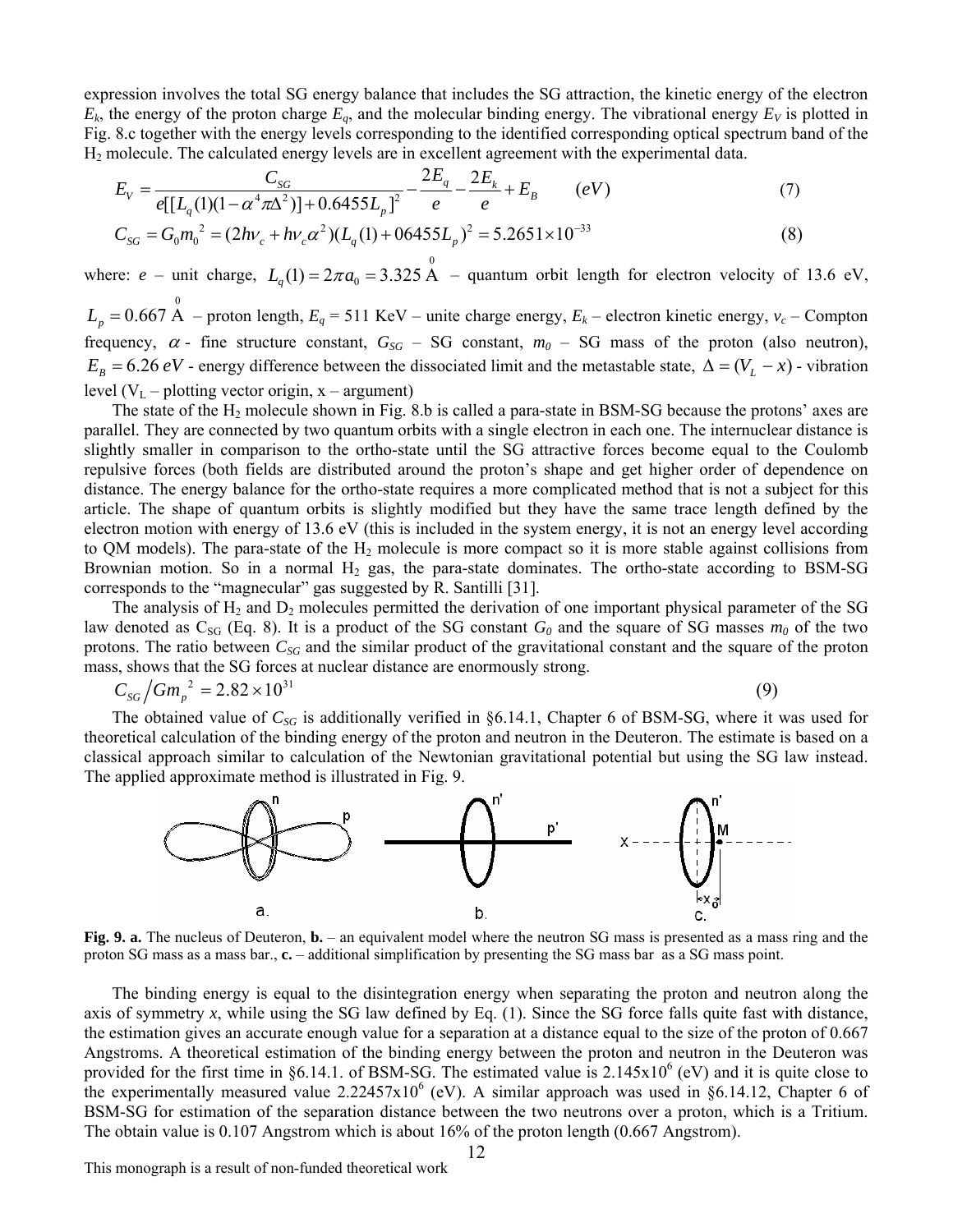energy levels to the optical vibrational levels appears when the product  $\alpha^4 \pi \Delta^2$  is divided by a factor of 2, which The analysis of the molecules in Chapter 9 of BSM-SG indicates that the derived structure of a simple  $H_2$ ortho molecule participates as a chemical bond system in the molecules that have vibrational rotational spectra. A similar expression as Eq. (7) was derived also for the  $D_2$  molecule, which is a more common system in the chemical bonds. The single deuteron is shown in Fig. 1. The ortho-state of the  $D_2$  molecule has the same internuclear distance as the  $H_2$  ortho-state shown in Fig. 8. For the  $D_2$  molecule, the accurate fit of calculated is a signature of the ratio between the nuclear spin of the deuteron and hydrogen. Then a universal expression (10) for internuclear distance, *rn*, is derived for simple diatomic molecules. From the analysis in §9.75.D (Chapter 9 pf BSM-SG) it becomes apparent that the real vibrational range is negligible in comparison to the internuclear distance  $r_n$ , due to the inverse cubic SG forces involved.

$$
r_n = (A - p)[(2\alpha C_{SG})/(p B_{D2}(n))]^{1/2}
$$
\n(10)

where:  $A - a$  nuclear mass expressed by the atomic mass unit (per one atom),  $p -$  number of protons involved in the chemical bond (per one atom),  $n$  – subharmonic quantum number of the orbit,  $B_{D2}$  – energy of  $D_2$  bonding system;  $\alpha$  - fine structure constant

### **2.9. Example of simple molecules illustrating the chemical bond direction and restricted freedom of the valence protons (deuterons).**

 Fig. 10. shows BSM-SG atomic models for simple molecules (obtained by analysis of photoelectron and optical spectra) with internuclear distance calculated by Eq. (10) that matches the proper size from the available sets of quantum orbits.



**Fig. 10.** Simple molecules:  $O_2$  (3 different states),  $O_3$ ,  $H_2O$  and  $CO_2$  shown by the BSM-SG atomic models. For CO<sub>2</sub> molecule the viewing symmetry in respect to the horizontal axis gets a mirror change if the molecule is rotated around the vertical axis at 90 degrees. The neutrons are shown by a straight lines crossing the protons.

In the calculation of internuclear distance by Eq. (8), the possible quantum orbits have to be taken into account, while verifying the results with the optical and photoelectron spectra. The distance estimated in that way is in good agreement with the experimental value of the bond lengths (accepted in QM models).

We see that the angular positions of the deuterons in the two states of the oxygen molecule shown in the upper left side of Fig. 10 are slightly different (detailed analysis in §9.16, Chapter 9 of BSM-SG). The limited angular freedom of the valence protons (deuterons), combined with considerations of the quantum orbit lengths,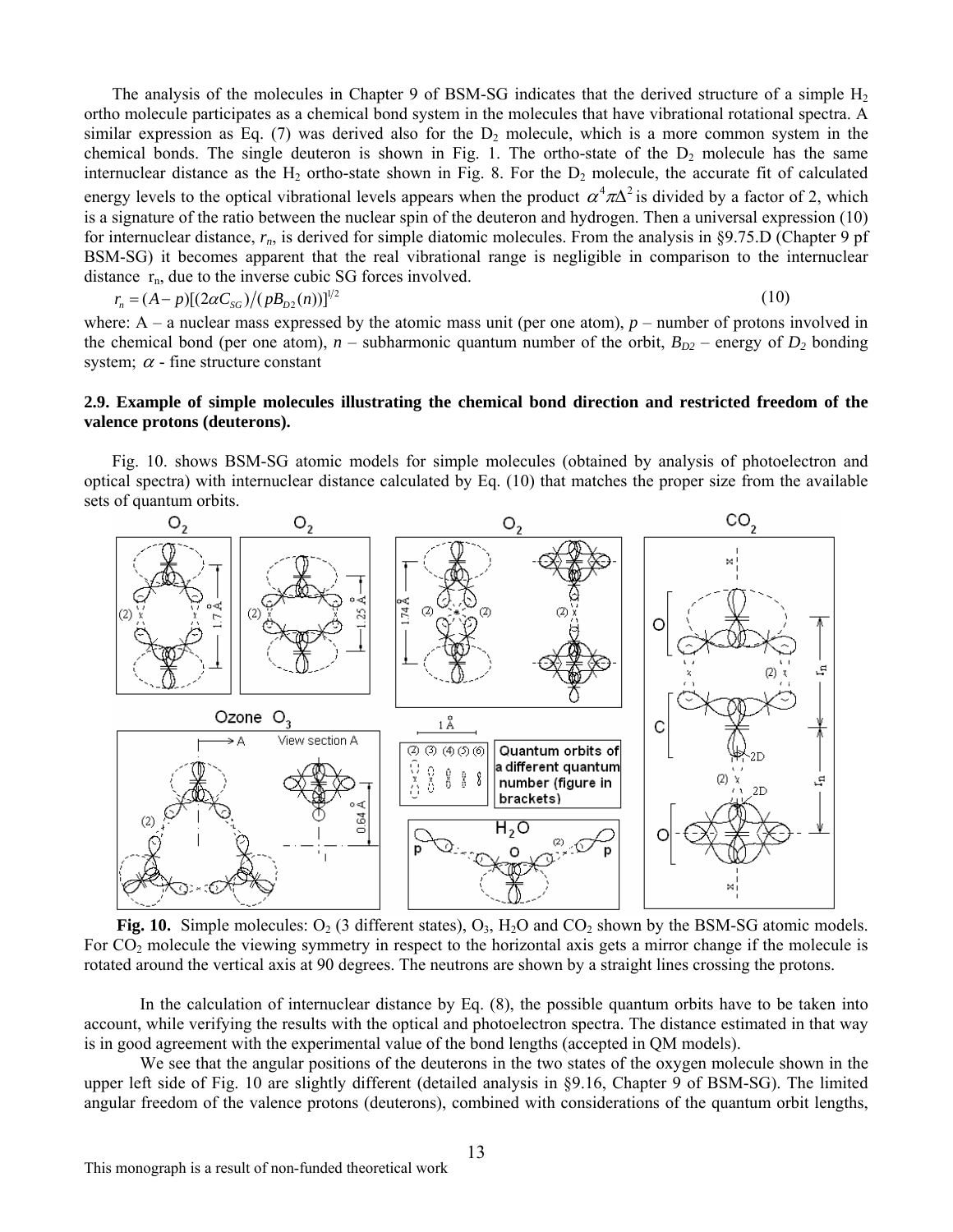defines the angular positions of the chemical bonds and is in full agreements with the VSEPR model used in structural chemistry.

# **2.10. General Relativity (GR) from the point of view of BSM-SG theory and a hypothesis of GR field micro-curvature around atomic nuclei.**

cycle and the trace length of the curve is equal to the Compton wavelength  $\lambda_c = 2\pi R_c$ . So the Compton According to General Relativity (GR), a massive object creates a field curvature (the space is shrunk). The radial dependence of this shrinkage is asymptotically smooth. Let us consider two spherical zones with finite thickness centered on the massive object and denote them as near and far zones. The photon emitter or the observed event could be in the near zone and the observer in the far zone or vice versa. Now we need to find an etalon for unit distance. It must be some characteristic parameter available in both zones. In the optimal confined motion of the electron with energy of 13.6 eV for one full turn, its cycle matches the phase of the external SPM wavelength is equal to the SPM wavelength and this equivalence should be valid for both the near and far zones of the space curvature (the electron Compton cycle is adjustable). Since the Compton wavelength is directly related to the Plank constant *h* by the expression  $E = hc/\lambda$ , it could be considered as a unit length etalon for measuring the energy of the emitted photon that passes between the two zones.

In the near zone the Compton wavelength etalon will be shorter than in the far zone. Then the wavelength of the photon emitted in the near zone but detected in the far zone will be gradually expanded, so it will exhibit a red shift. The wavelength expansion will be valid for the entire EM spectrum range since the photon wavelength is a whole number of Compton wavelengths. This explains the gravitational red shift of the photons generated near the Sun and observed at the Earth. From this explanation we may formulate one important conclusion:

# **(A). The field curvature of space (physical vacuum) possesses the property of conserving energy.**

We will discuss this conclusion further in section 2.11. If the GR effect of field curvature does not have a limit, we may assume that such an effect may exist also in the microscale range due to accumulation of the superdense structures of the elementary particles in the atomic nuclei. In fact, a detectable signature of field curvature in close proximity to atomic nuclei exists. This is the experimentally measured Lamb shift corresponding to the transition  $2S_{1/2} - 2P_{1/2}$ . It is in contradiction to the Dirac definition that these two energy levels must be the same, and in QED it is often attributed to the finite size of the atomic nuclei and vacuum polarization. The Lamb shift, first discovered for hydrogen by Lamb and Rutherford in 1947, was investigated and measured for elements with  $Z>2$ , which are ions with only one electron. According to the Coulomb law, if the single electron is in such a strong field, the potential should increase linearly with Z-number. The observations, however, show that the Lamb shift increases with Z-number somewhat steeper than  $Z^3$ . Fig. 11 shows the Lamb shift in  $\mu eV$  for the elements from hydrogen to zinc. The data are from the article by Glen W. Erickson [32] recommended by NIST.



**Fig. 11**. a.- Lamb shift as a function of Z-number, b. - Lamb shift as a function of mass number, c. – Lamb shift for the first few elements

Fig. 11. shows that the Lamb shift dependence on  $Z$  – number is smooth, but its dependence on the mass number (protons + neutrons) shown in Fig. 11. b. is not smooth. In the latter case, there is also an anomaly, as shown for K, Ar and Ca. This anomaly is consistent with the change in the K-edge level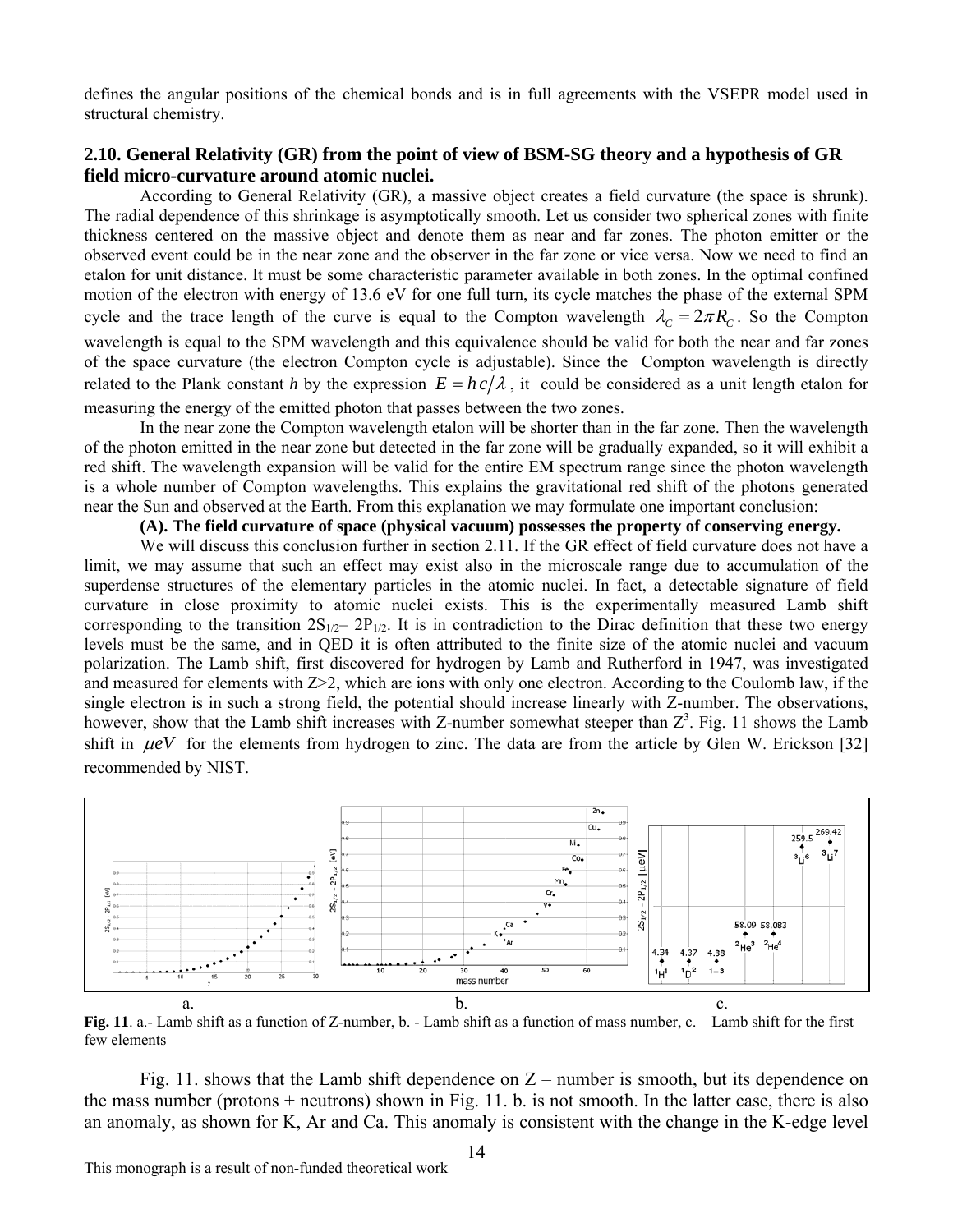of the X-ray mass attenuation coefficient discussed in §8.4.1, Chapter 8 of BSM-SG. In fig 11.c we see that the changes in Lamb shift from  ${}^{1}H^{1}$  to  ${}^{1}D^{2}$  to  ${}^{1}T^{3}$  are insignificant, but the change at  ${}^{2}He^{3}$ , where the two protons fuse into a He nucleus (see Fig 1) is significant. Then the Lamb shift slightly decreases at  ${}^{2}He^{4}$  from the added second neutron over the two protons. The jump of Lamb shift at  ${}^{3}Li^{6}$  indicates the addition of a new proton at the polar region. Then it slightly increases after a neutron is added over that proton in <sup>3</sup>Li<sup>7</sup>. For higher Z-numbers, the accumulation of neutrons also contributes to the increase in the Lamb shift but less than the protons. These signatures together with many others discussed in Chapter 8 of BSM-SG lead to the following conclusions: (1) The quantum orbits are bound to the individual protons, (2) The neutron is over the proton saddle. Their accumulation also reduces somewhat the strong Coulomb field near the polar regions, (3) the SG field of the protons and neutrons contribute to the energy levels by making the space non-linear. (4) The higher polar axial symmetry is one of the factors that define the nuclear stability, so the most stable isotopes (especially in the lighter elements) contain even numbers of deuterons.

In QED the Lamb shift is explained by a finite nuclear size and vacuum polarization and fluctuation. The latter two phenomena are not clearly defined in Modern Physics, but if the physical vacuum contains some type of medium, the field curvature and all other phenomena of GR are logically explainable. Albert Einstein arrived at this conclusion after he developed General Relativity. In his book *Sidelights on Relativity, page 23* he writes: *To deny Ether is ultimately to assume the empty space is not (with) physical quality. The fundamental facts of (Quantum) Mechanics do not harmonize with this view. According to the General Relativity, space is embodied with physical quality. In this sense, therefore, there exists Ether. According to General Relativity, space without Ether is unthinkable*. [33].

# **Consequently, we may suggest that in close proximity to a nucleus, a field micro-curvature exists as a GR effect in a microscale range.**

### **2.11. The hidden energy of the physical vacuum as a primary source of the nuclear energy**

It is known that the nuclear mass of an element is always smaller than the sum of the masses of protons and neutrons in the atomic nucleus. Such a mass difference, known as mass deficiency or binding energy, is estimated by the Einstein equation  $E=mc^2$ . The binding energy rises faster at low Z- numbers (especially at He<sup>4</sup>) reaching a smooth maximum at Fe and then slowly decreases. The BSM-SG theory provides an explanation for this enigma. The nuclei for lower  $z$  – numbers are more compact, while for larger  $z$  – numbers they become extended, as shown in Fig. 2. For this reason the SG forces make a more compact field curvature for lower z – number of elements.

 A number of observations in Cosmology, such as the flattened rotation curves of the galaxies and the increasing slope of the Hubble plot at large cosmological red-shifts contradict the Big Bang model. In order to solve these problems, a number of theorists suggest the existence of dark energy. According to BSM-SG, the dark energy is a hidden energy existing everywhere in the observable Universe. However, it is not of EM type, but associated with Newton's mass according to the Einstein equation  $E = mc^2$ . We may estimate this energy by using the revealed material structure of the electron. Using the Einstein equation for the mass of an electron, we obtain

$$
E = m_e c^2 = h v_c, \text{ then } m_e = \frac{h}{c^2} v_c
$$
 (11)

where;  $m_e$  – mass of electron,  $h$  – Planck constant,  $V_c$  - Compton frequency.

Expressing the *m, h, c* and  $v_c$  in Eq. (11) by their dimensions in the SI system we get

$$
kg = \frac{Nms}{m^2/s^2} \frac{1}{s} \tag{12}
$$

Multiplying Eq. (12) by  $m^2/m^2$  (m – dimension of length) and rearranging we obtain

$$
kg = \left(\frac{N}{m^2}\right) \left(\frac{1}{m^2/s^2}\right) \left(m^3\right)
$$
\n(13)

This monograph is a result of non-funded theoretical work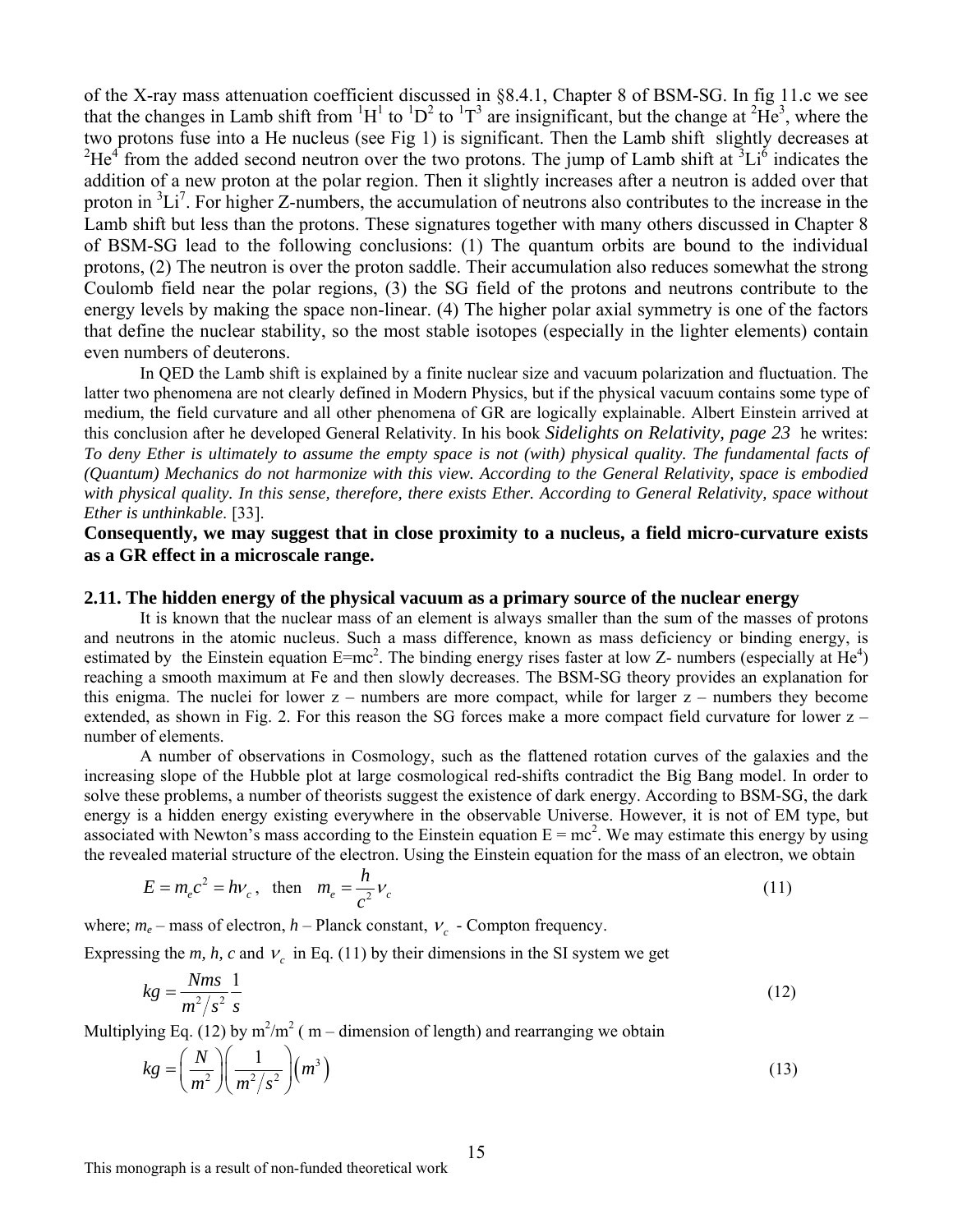The first term on the right side of Eq. (13) is a dimension for pressure, the second is for speed of light (unchanged) and the third one is for volume. Replacing the dimensions by corresponding physical parameters we obtain

$$
m_e = \frac{P_s}{c^2} V_e \tag{14}
$$

 $P<sub>S</sub>$  is a kind of static pressure. Since the speed of light is constant we may regard the term  $P<sub>S</sub>/c<sup>2</sup>$  as a kind of normalized pressure that the space fabric of the physical vacuum exercises on the impenetrable internal volume of the electron. We may estimate it by using the volume *Ve* of the structure of the electron shown in Fig. 7. It can be expressed as a volume of a torus with a large radius  $R_c$  and a small radius  $r_e$ . From the oscillating properties of the electron, we see that the ratio between the helical step  $s_e$  and the radius  $r_e$  can be no less than 2. The dimensionless parameter known as the *g*-factor of the electron determines the electron spin frequency equal to  $0.5 gV<sub>c</sub>$  for a free electron in a magnetic field. The g factor is experimentally measured with a high precision  $g = 2.002319304$ . Its association with the structure of the electron leads to the conclusion that the gfactor is the helical step  $s_e$ . This allows us to obtain the small radius  $r_e = s_e/g$ . Then taking into account that  $2\pi R_c = \lambda_c = c/v_c$  and  $s_e$  given by Eq. (2), the volume of the electron structure is

$$
V_e = 2\pi^2 R_c r_e^2 = \frac{\pi \alpha^2 \lambda_c^3}{g^2 (1 - \alpha^2)} = 5.96 \times 10^{-40} \quad (m^3)
$$
 (15)

Solving Eq. (14) for P<sub>S</sub> and substituting  $m_e$  by Eq. (11) and  $V_e$  by expression (15) we obtain

$$
P_{s} = \frac{g^{2}ch(1-\alpha^{2})}{\pi\alpha^{2}\lambda_{c}^{4}} = \frac{g^{2}h\nu_{c}^{4}(1-\alpha^{2})}{\pi\alpha^{2}c^{3}} = 1.37358 \times 10^{26} \quad \left[\frac{N}{m^{2}}\right]
$$
(16)

Using the Einstein equation  $E=mc^2$  and substituting *m* by  $m_e$  from by Eq. (14) we obtain  $E = P_{S}V_{e}$  (17)

If the volume  $V_e$  is regarded as a reference space volume, the product of static pressure and this volume  $P_sV_e$  could also be regarded as a parameter of the physical vacuum. Therefore, according to Eq. (17), this

product expresses the energy of the physical vacuum contained in a reference volume  $V_e = 5.96 \times 10^{-40} (m^3)$ .

$$
E = P_{s}V_{e} = 8.187 \times 10^{-14} \quad (J)
$$
\n<sup>(18)</sup>

Expressing this energy for a unit volume of  $1 \text{ cm}^3$  we obtain

$$
E_{s} = 1.3736 \times 10^{20} \quad \left[ J/cm^{3} \right] \equiv 3.18 \times 10^{13} \quad \left[ KWH \right] \tag{19}
$$

**The energy expressed by Eq. (19) is the static energy of the physical vacuum, scaled to a volume of one cubic cm.** It looks extremely high but this is because the enormous static pressure  $P<sub>S</sub>$  is exercised on the extremely small impenetrable volume that the electron and other elementary particles possess. The inter-node distance of the Cosmic Lattice is on the order of  $1 \times 10^{-20}$  (*m*) but the internal lattice of the electron illustrated in Fig. 7 is denser so it is impenetrable. All non-virtual elementary particles contained in the atomic nucleus possess such a dense lattice. One of the densest elements - gold in the solid state - has about 79,170 times lower density. Although the Cosmic Lattice penetrates freely through every body, it does not enter into the denser lattice of the elementary particles. Therefore, we can not detect directly the static pressure P<sub>S</sub>. We only feel the effect of acceleration for which the Cosmic Lattice is responsible (this is discussed in Chapter 10 of BSM-SG). So according to BSM-SG theory, the static energy  $E<sub>S</sub>$  is a hidden energy of the physical vacuum that corresponds to the "dark energy" suggested by some cosmologists.

Consequently, every cubic cm of the physical vacuum space contains a hidden energy of 1.3736x10<sup>20</sup> **(J) equivalent to 3.18x1013 (KWH). This, in fact, is the primary source of nuclear energy accessible by the nuclear reactions.** 

**2.12. Access to the hidden space energy by nuclear reaction – an explanation by a General Relativistic effect in the microscale range**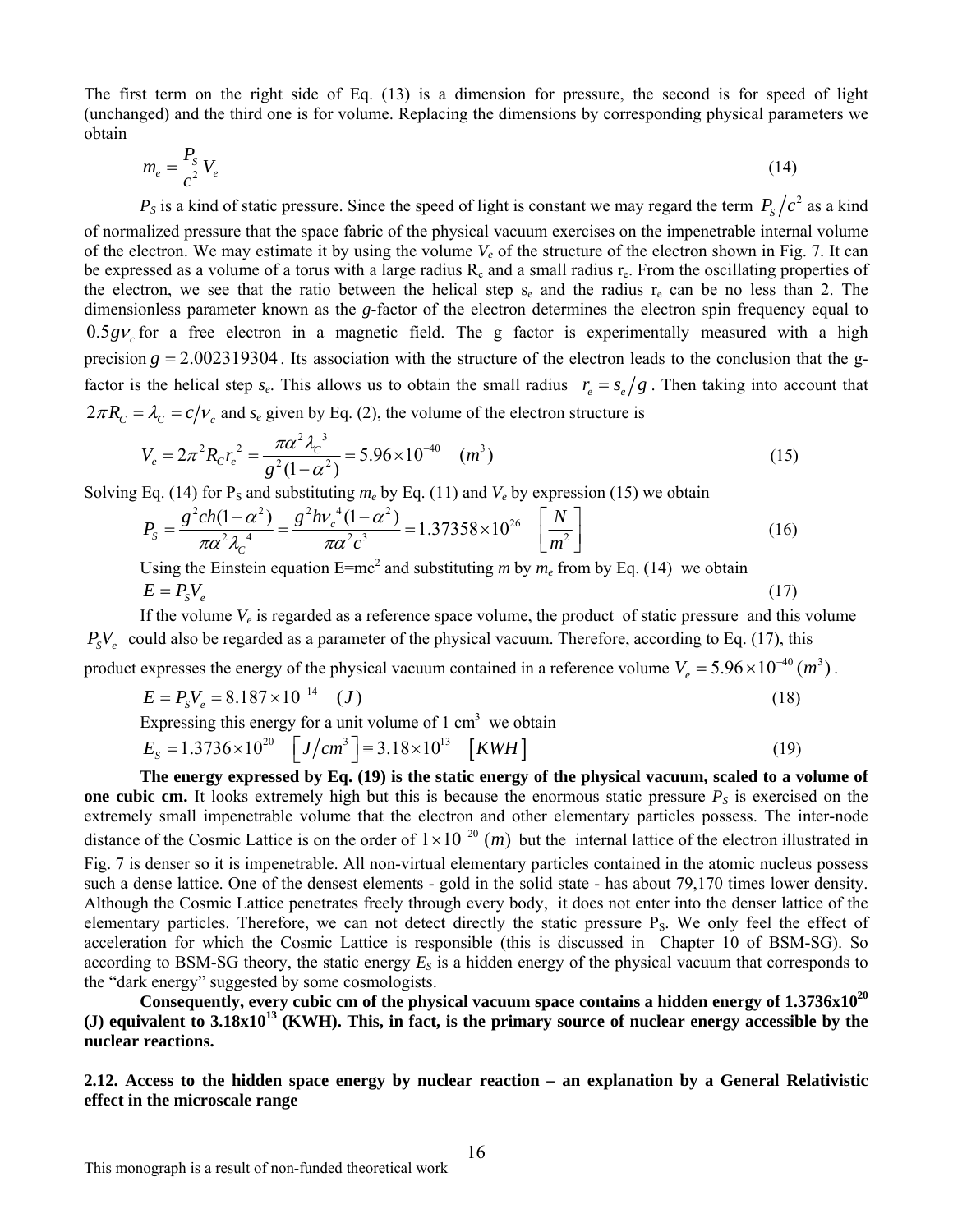The BSM-SG revealed that all stable elementary particles have impenetrable volumes of helical structures like the electron. Their larger mass means that they have larger structures in which the electron structure is just a fractal element. Then **Eq. (14) may serve as a mass equation**. It can be extended to any nonvirtual particle by using the volume ratio between that particle and the electron, which is equal to the ratio of their masses. The mass equation is further extended to the nuclear mass of any element given the number of the nucleons (protons and neutrons). In this case it is better to use the ratio between the electron and neutron instead of the proton, since the normal atomic nucleus is neutral. Then the mass of any nucleus can be expressed by Eq. (20)

$$
m = \frac{g^2 ch(1 - \alpha^2)}{\pi \alpha^2 \lambda_c^4} \frac{pm_p + nm_n}{m_e} \quad (kg)
$$
\n
$$
(20)
$$

where:  $m_p$  and  $m_n$  – the mass of the proton and neutron respectively,  $p$  – number of protons,  $n$  – number of neutrons.

 The mass equation (20) does not involve the mass deficiency that, according to the Einstein equation  $E=mc^2$ , provides the binding energy between the nucleons. However, it allows us to infer what is behind the origin of the nuclear forces. According to our hypothesis of the GR effect of field curvature in the space around the nucleus, we may define two zones as in the classical GR effect: a near zone close to the nucleus and a far zone. All our instruments detect the nuclear mass in the far zone. The only parameter that could serve as a scale etalon in Eq. (20) is the Compton wavelength,  $\lambda_c$ , and it is at a power of four. Consequently, it will mostly affect the nuclear mass *m*. In the near zone,  $\lambda_c$  should be shorter in comparison to our far zone. Similar to detection of the GR gravitational red shift of photons, our instruments will detect lower mass since our reference etalon  $\lambda_c$  (outside of the nuclear field curvature) is larger.

### **The above analyses lead to two important conclusions: (1) the source of nuclear binding energy is the Static energy of the physical vacuum; (2) the mass deficiency is a result of a GR effect of field microcurvature around the atomic nucleus;**

 These conclusions allow us to explain how the nuclear energy is accessible. As in the macro field curvature, the strength of the field curvature around the atomic nucleus depends on the accumulated superdense mass. If the micro-curvature is changed due to fusion or fission, we will get a change in the atomic mass according to Eq. (20), whose equivalent energy is given by the Einstein equation  $E=mc^2$ . This energy is significant because it is a direct access to the hidden Static energy of the physical vacuum given by Eq. (19). Since these processes in microscale are very fast, the physical vacuum exhibits a stress reaction that causes a depletion or fusion of nuclei and particle and gamma radiation.

**Conclusion: The nuclear energy released in the fusion and fission reactions is a result of sudden changes of the GR space micro-curvature around the fused or depleted nuclei.** 

### **2.13. Considerations for successful cold fusion**

Analysis of successful experiments by using the nuclear models according to the BSM-SG theory unveils the physics of the fusion process in which the Coulomb barrier could be overcome. This leads to the following recommendations.

### **Considerations:**

- 1. The process of cold fusion is more probable between a heavier and a light nucleus with a proper neutron to proton ratio
- 2. The knowledge of the real 3D configuration of the nuclei helps to estimate the possibility for deeper penetration of the smaller nucleus into the heavier one. It also allows to find common structural features between elements that showed affinity to cold fusion reactions or transmutations in prior art experiments.
- 3. The heavier element must be in a solid state in a powder form in order to increase its active surface
- 4. A proper temperature of the powder substance is required
- 5. A proper pressure of the light element gas is a prerequisite for the cold fusion process. The applied pressure must also be combined with a pressure pulsation.
- 6. Optional use of acoustic cavitation in a liquid phase.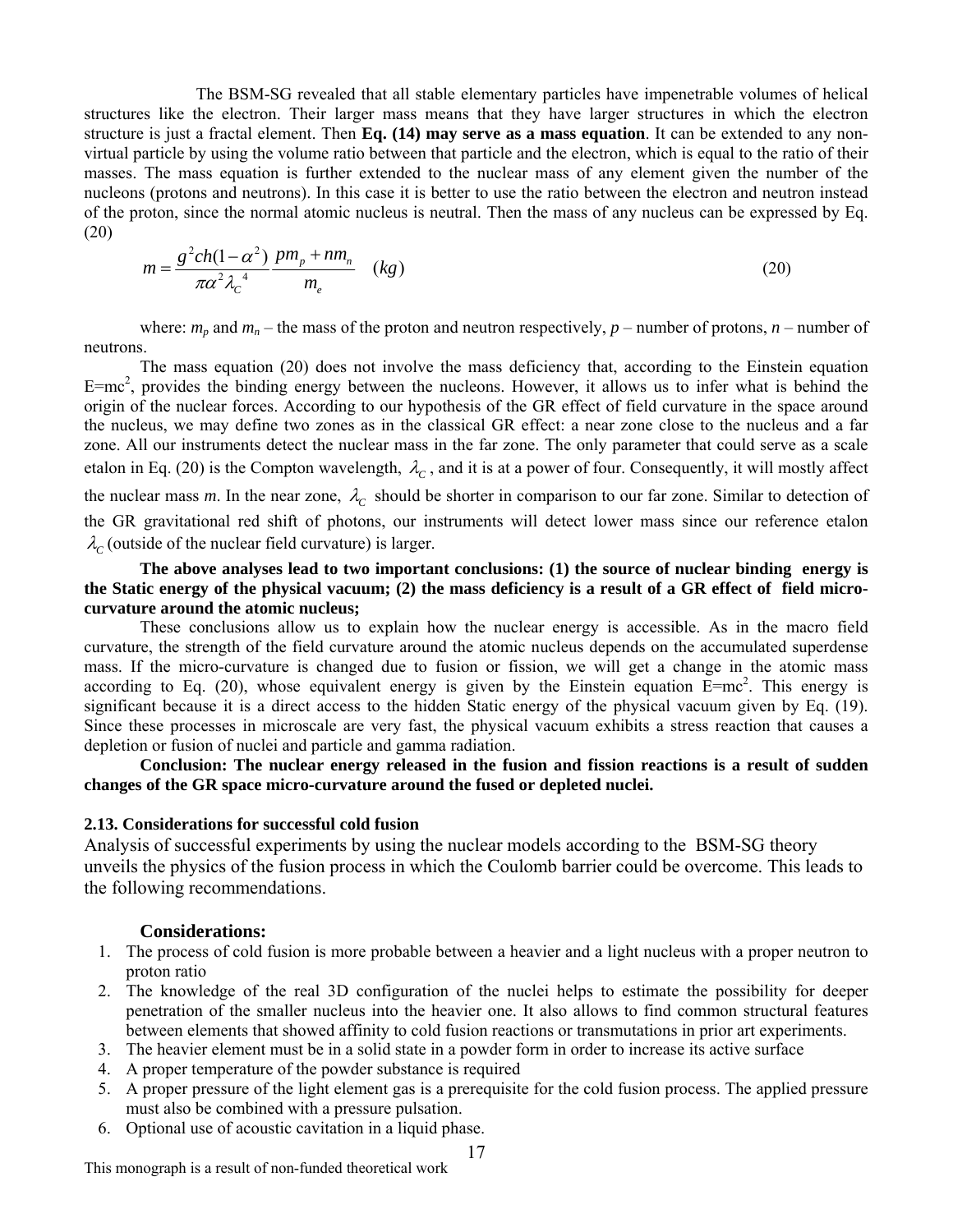- 7. Optional use of a plasma arc.
- 8. Optional use of a strong EM pulse

**Consideration 1:** The smaller nucleus has a shorter range of SG field than a larger nucleus. Then the smaller nucleus in a gas state could more easily get closer to the larger nuclei (as a powder) by applying some momentum via pulsating pressure, an increase of the Brownian motion by temperature, or by ultrasound.

**Consideration 2:** Heavier nuclei with larger free valences are not recommended since the valence protons (deuterons) have a larger angular freedom and they expand the Coulomb barrier, especially in the ionized state. Elements with smaller valences must be used. They are usually metals.

**Consideration: 3.** The active surface of a solid state element is increased a thousand times if it is in a micropowder form.

**Consideration 4:** The heating increases the Brownian motion of the gaseous component and consequently increases the probability that the lighter nuclei will get closer to the heavier nuclei of the powder. The heavier nuclei may be considered as stationary while their vibrations increase with temperature.

**Considerations 5:** The constant pressure allows a deeper penetration of the lighter nuclei in the micro-powder, while the pulsating pressure might be helpful for homogenizing the mixture.

**Consideration 6**: The ultrasound in a liquid phase causes a cavitation with effect of sonoluminescence or even sono-fusion. In fact, it invokes shock waves that may affect the Coulomb barrier (discussed later).

**Consideration 7.** The plasma arc is a complex process, discussed elsewhere. In some proper plasma excitations, the SG field in proximity to the nucleus is directly affected that may lead to low temperature nuclear reactions. Such reactions, known as nuclear transmutations, have been observed in a number of experiments. Some plasma arc experiments are done in liquids.

**Consideration 8.** A strong EM pulse invokes a shock wave in the operative medium. At the boundary between the solid and gas phase the shock wave causes a stress in which the SG forces modify the Coulomb barrier.

# **3. Analysis of some cold fusion experiments by using the BSM-SG models of atomic nuclear structures**

 Using the BSM-SG models of atomic nuclei one may obtain not quantitative but a qualitative estimate of the feasibility of selected cold fusion processes. They will help to do:

1. A proper selection of the elements to be involved in the nuclear fusion, and the shape of the involved gas molecule (more specifically for hydrogen)

2. Selection of proper environment and technical method

3. Overcoming the Coulomb barrier by proper orientation of the Coulomb field of the proton (deuteron) in respect to the 3D structure of the heavier atomic nucleus at the moment preceding fusion

 The last consideration could be achieved by dynamic confinement using properly configured magnetic fields, but this might be more appropriate for experiments than for nuclear energy.

# **3.1 Theoretical considerations about using the BSM-SG models of the atomic nuclear structures**

The BSM-SG models for the most abundant isotopes of the elements of the Periodic Table for  $1 \le Z \le 103 (Z$ number of protons) are given in the Atlas of Atomic Nuclear Structures (ANS) [17]. It is included as an appendix to the BSM-SG book [16,24] and was also published elsewhere. Detailed description of the nuclear structures and how the nucleons are connected by different bonds is provided in Chapter 8 of the BSM-SG book. The ANS contains a short introduction, Part 1, Part II and a Periodic table poster in which the atomic nuclei are arrange in the same way as in the Classical Periodic Table of elements. Part I (page 1-1 to page 1-4) shows the structure of the stable elementary particles: electron, proton and neutron with their physical dimensions and the nuclei of the simplest elements: Hydrogen, Deuterium and Helium. Part II (pages II-0 to II-20) shows the arrangement of nucleons (protons and neutrons) in the atomic nuclei for the stable isotopes of elements from Hydrogen to Lawrencium. The protons and neutrons comprising the atomic nuclei are connected by different types of bonds, as they are described in Chapter 8 of BSM-SG. In order to simplify the drawings in the Atlas of ANS, the shapes of protons and neutrons are drawn by symbols – an arrow for the proton and a cross-line for the neutron. The different bonds are also shown by symbols. In page II-0 the symbols for the proton, the neutron and their bond connections are shown. In part II the nuclear structure of all elements are shown by two graphical views using the symbols. They show all the features of the real 3D nuclear structure of the elements, with the exception of its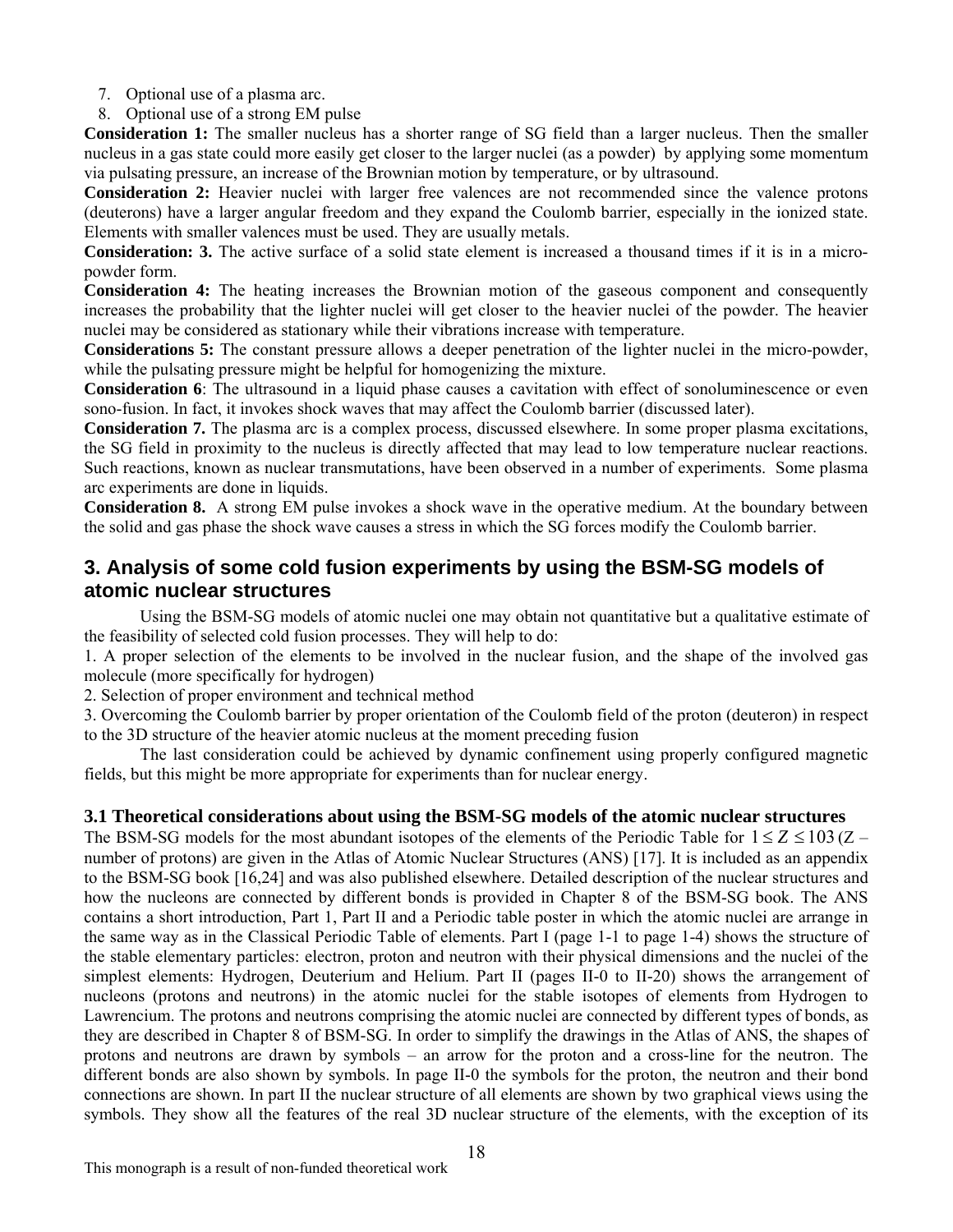slight twisting. The latter feature is a result of the real shape of the proton that is not a flat curve but a 3D curve obtained by twisting a torus to a shape close to a figure 8. The electron orbits are not shown but they are easily identifiable, since their trajectory is defined by the close proximity shape of the proton's electrical field. For a clearer visualization of the nuclear shape, some selected atomic nuclei are shown on page II-21 in the Appendix ANS of BSM-SG book and Fig. 2 of this article. In this visualization, the nuclei are shown by a polar view and polar section. In the polar section, only protons and neutrons closer to the section are shown. For any atom, a 3D mockup from 0-ring springs twisted and folded as the shape of the proton and neutron. They provide a good 3D vision about the nuclear configuration, bond connections, orbitals and valences of the atom. This is illustrated in the US Patent obtained by the author [34]. It could be used also for better understanding of the nuclear interactions in cold fusion research or nuclear chain reactions. Alternatively, this could be realized by rotating computer graphics.

### **3.2. Analysis of cold fusion experiments based on acoustic cavitation or strong EM pulse**

One of the earliest researchers on cold fusion is Hugh. G Flyn (1913-1997), a former professor at the University of Rochester and an internationally recognized expert on ultrasonic waves in liquids. When properly applied, the ultrasonic waves cause an effect known as cavitation that invokes shock waves by the collapse of gas bubbles in liquids. In 1978 he applied for a patent "Method of Generating Energy by Acoustically Induced Cavitation Fusion and Reactor Therefore", granted in 1982 [1]. He advises using the ultrasonic method for generating a bubble in a liquid metal or alloy injected with hydrogen isotopes (hydrogen or deuterium or tritium), and the application of a positive pressure on the bubble to accelerate the adiabatic stage which causes the bubble to contract to a smaller radius, thus increasing the maximum temperature and pressure within the bubble. At or near its minimum radius, the bubble generates a very intense shock wave. This causes hydrogen isotopes injected in the metal liquid to undergo thermonuclear reactions. The patent contains a detailed discussion on properly selected metals and alloys, the operational parameters and the reactor design. One of the optimal choices for obtaining an energy output on the order of 200 KW is to use Li at a temperature of 1000K to 1200K (727C to 927C) in which a fusion of deuterium will start from the beginning. Flyn claimed that the proposed method creates a number of H – isotopes including Tritium and even Helium. One of the most energetic nuclear reactions claimed by Flyn is

$$
{}_{1}H^{1} + {}_{3}Li^{7} = 2 {}_{2}H^{4} + 17.35 MeV
$$
 (21)

The cold fusion theorist and Nobel Laureate Julian Schwinger in his talk at MIT on November 11, 1991 emphasized the cavitation method of cold fusion and associated it with a coherent sonoluminescence [5]. Mentioning the formation of tritium and helium, Flyn Schwinger says: "*When I first heard about coherent SL (sono-luminescence), some months ago, my immediate reaction was: "This is a dynamical Casimir effect*". His statement is in full agreement with the BSM-SG concept, according to which the Casimir forces are a signature of the SG forces. They are able to modify the Coulomb field in a micro scale range at the boundary of the collapsing bubbles.

Recently the cavitation method was brought to attention by some groups, and in 2006 R. P. Taleyarkhan and colleagues from Purdue University published an article in PRL about a laboratory sono-fusion experiment that invoked nuclear reactions by cavitation in a cell containing a deuterated benzene and acetone mixture. They claimed detecting emission of neutrons with energy  $\leq$ 2.45 MeV, which is indicative of a fusion reaction. When using only a deuterium liquid, such an emission was not observed. The results invoked a hot debate with some accusations of falsified results after one replication attempt by UCLA researchers B. Naranjo and S. Puttermandid not provide the same results. The on-line article of Taleyarkhan et al. in PRL was removed (only the abstract is left), but they published a more extensive article in Nuclear Engineering and Design [35], naming the experiment as 'acoustic cavitation bubble fusion". In fact B. Naranjo and S. Putterman are competitors in the race for cold fusion based on their method of nuclear fusion driven by a piezoelectric crystal, in which the Coulomb barrier is modified. In their article in Nature they claim that an electrostatic field of the crystal is used to generate and accelerate a deuteron beam  $(> 100 \text{ keV}$  and  $> 4 \text{ nA})$ , which, upon striking a deuterated target, produces a neutron flux over 400 times the background level [36]. They do not provide a physical explanation, but cite alternative approaches, such as inertial confinement, Coulomb explosions of deuterium clusters, and ultra-fast laser–plasma interactions. The experiments of Taleyarkhan et al. and B. Naranjo and S. Putterman may not lead to a practical method for obtaining energy, but they possess the measurable feature of fusion products.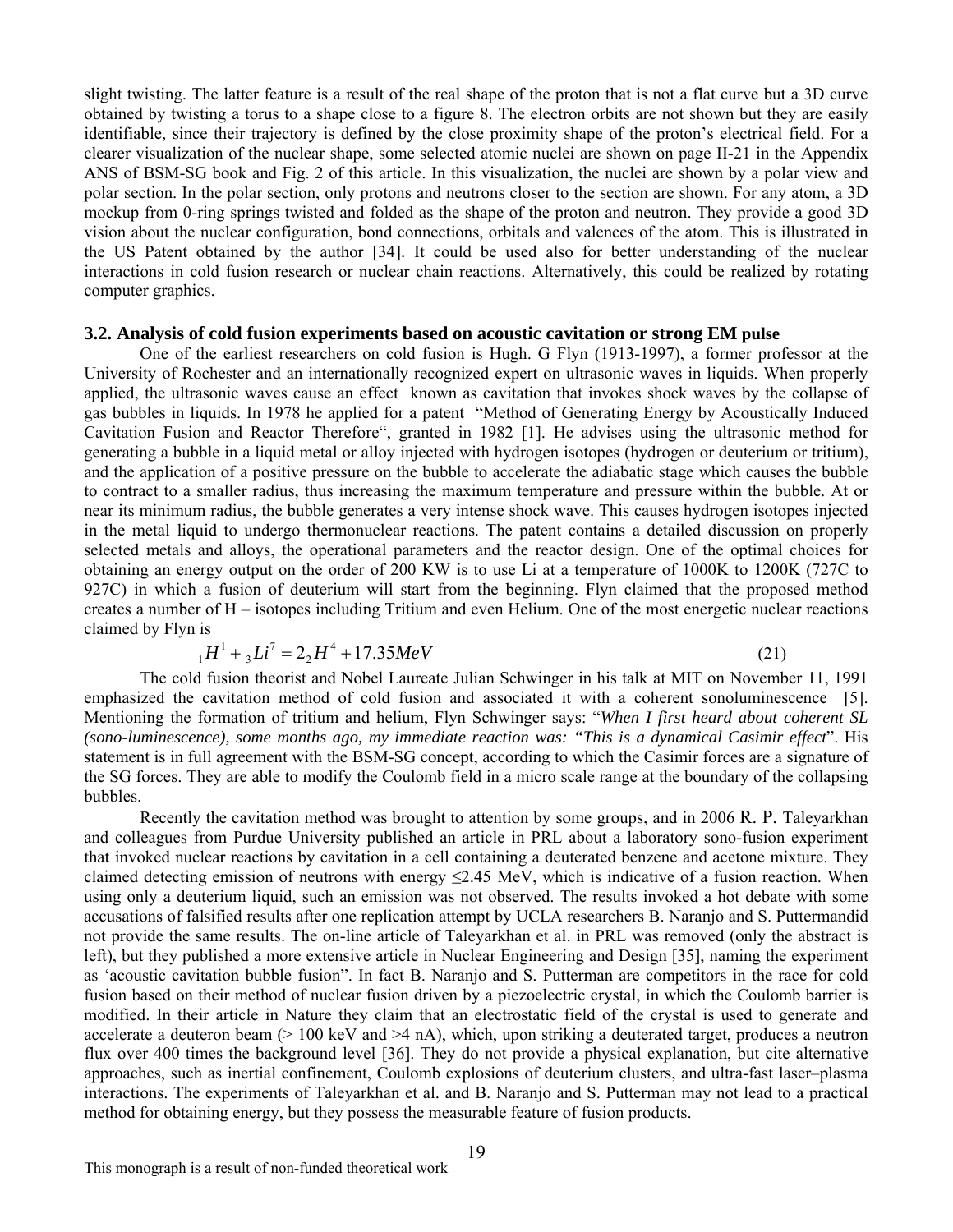Some cold fusion researchers claim that they obtained fission products by applying a strong EM pulse in a plasma environment. One of the prominent scientists and researchers using a plasma method for cold fusion is Ruggero M. Santilli [31]. He developed a method he named "spin coupling" as a pre-conditioning for cold fusion. The preconditioned gas he called magnegas and the atoms – magnecules. Santilli built hadronic generators in which he used carbon and conveyed hydrogen or deuterium gas under pressure, and an electrical arc (plasma). He claimed that he observed excess heat from a fusion reaction  $(C+D \rightarrow N + \text{energy})$ . He says that the energy yield is larger if the gas is preconditioned as a "magnegas". According to BSM-SG, the Santilli magnecule of Hydrogen corresponds to the ortho-state of the hydrogen molecule illustrated in Fig. 8.a. In a normal hydrogen gas, the molecules in such a state are a small percentage. The other para-state (Fig. 8.b) is more abundant since the molecular binding is stronger so it is more resistant to collision depletion due to Brownian motion. The application of plasma discharge may convert the para to the ortho–state. The two protons in  $H_2$  ortho-state (Fig. 8. a.) (or deuterons for  $D_2$  ortho-state) have an orientation similar to the two deuterons in the atomic nucleus of Gd, (Fig. 6.) that fuse into a He nucleus (alpha particle) at room temperature. Consequently, the ortho-state of the  $H_2$ and especially the  $D<sub>2</sub>$  molecule, is more promising for cold fusion. This is illustrated in the next sections.

 According to BSM-SG, a shock wave is created in both methods - the cavitation bubble fusion and the strong EM pulse in plasma. It involves stress at the boundary between the atoms of heavier and lighter elements. In such stress, the SG forces are directly accessed causing modification of the Coulomb barrier. In this process, some reactive energy could also be borrowed from the Static energy of the physical vacuum.

Fig. 12 illustrates graphically (by using the BSM-SG atomic models) some of the reactions claimed by Flyn and the group of Taleyarkham, including the reaction shown by Eq. (21).



**Fig. 12.** Cold fusion by strong shock pulse in sono-fusion or EM pulse in plasma (a) H2 -> p + n -> D; (b) HD -> D + n -> T, (c)  $L + p$   $>$  2 He. The 3Li<sup>7</sup> nucleus is comprised of He and T nuclei attached by GBpa bonds (§8.3.6, Chapter 8 of BSM-SG). The arrow symbol with p denotes a probability for the nuclear reaction. The He nucleus is shown by the symbol used in ANS.

In fact, the strong pulse could be either from an acoustic cavitation or from a strong EM pulse in plasma. The working environments for both methods are different but they may invoke the same nuclear reactions (a) and (b) illustrated in Fig. 12. By using the BSM-SG models, all nuclear reactions suggested by Flyn in his patent can be illustrated.

Now let us focus on experiments based on Palladium and Deuterium in which a change of the natural isotope ratio Ag/Pd is observed. This means that a nuclear reaction  $Pd + D \rightarrow Ag$  takes place. Such results have been reported by Dash, J. and S. Miguet in 1996 [37]. The symbolic graphics of the nuclear structures of Pd and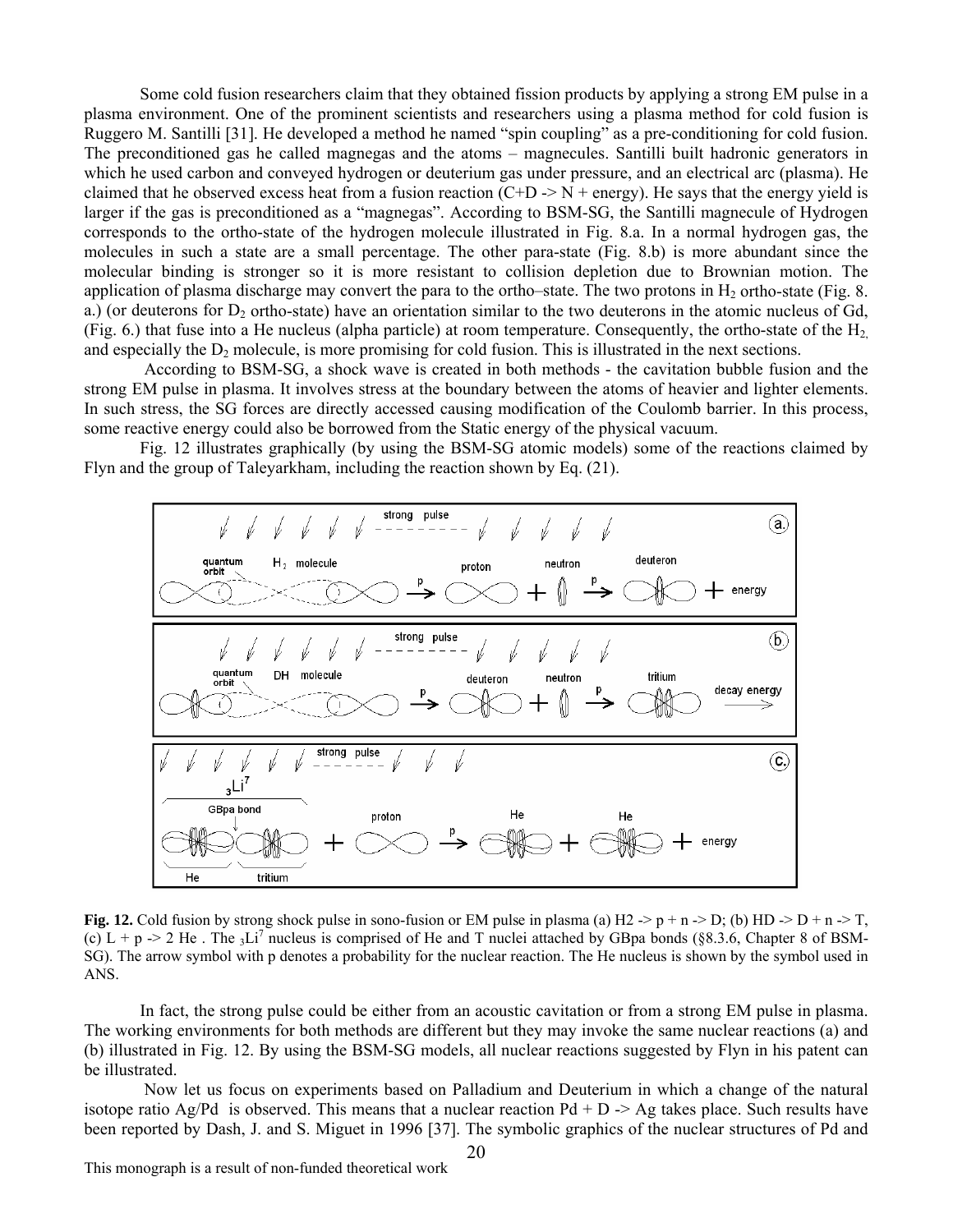Ag are shown in pages II-9 and II-10 of the ANS Appendix A in BSM-SG book [24] and elsewhere [17]. The two views made from the symbolic graphics are shown in Fig. 13 together with the atomic nucleus of deuterium. The nuclear size dimensions are based on the dimensions of the proton, obtained in BSM-SG. The nuclear Coulomb barrier shown by a gray color is for illustration only (not based on calculations).



**Fig. 13**. Illustration of Pd+ D -> Ag reaction. The Coulomb barrier is shown by a gray color.

It is apparent that a single deuteron is probably fused in the upper polar region of Pd converting it to Ag. What is the reason for expecting this to occur at the top pole? The answer will come from examining the trend of the atomic nuclear build-up with the z-number increase. The top pole contains four radial pairs of EB bonded deuterons, while the bottom pole contains 8 pairs of GBclp bonded deuterons. The upper Coulomb barrier at the top pole is more rarefied and the single deuteron may penetrate closer.

The four pairs of deuterons are connected by quantum orbits, so they are called Electronic Bonds (EB). The EB bonds are excluded from the principal valence, but they could be broken in some strong chemical reagents. The single deuteron at the top pole in silver defines the principal valence. Or, it could be a proton only. The GBclp (close proximity gravitational bonds) are superstrong since they are held by SG forces. These bonds make the completion of the shells of noble gases and they are completely excluded from any valence. The middle section of the nuclear chain also contains 8 radial pairs of GBclp but they are slightly squeezed by the SG forces to make the nucleus more compact (this becomes clearer when the whole 3D nuclear structure is rotated). The middle and bottom region of 16 deuterons corresponds to the completed internal shell of the electrons according to the QM models. Some pairs can be from tritium nuclei.

In the hot fission or fusion experiments, the nuclear reaction is always accompanied by radioactivity and especially alpha radiation. The alpha particles are helium nuclei. One of the objections against cold fusion was that helium is not detected, but this is not true. Dr. Les Case from New Hampshire is one of the first who detected helium using palladium as a catalyst in a deuterium atmosphere [13]. The phenomenon, called "Case effect", has been confirmed by other researchers [38]. The palladium in this case of nuclear reaction, the palladium plays the role of a catalyst. The process is illustrated in Fig. 14 by using the BSM-SG nuclear models.

The deuterium molecule  $D_2$  in its most common state is similar to the  $H_2$  molecule shown in Fig. 8.a. (analysis for the  $D_2$  molecule similar to that for the  $H_2$  molecule is made in §9.8, Chapter 9 of BSM-SG). In order to fuse to helium, the following two conditions are necessary: (1) the two deuterons must get much closer, while keeping the axial orientation (as in the case of deuterons preceding the alpha decay in Gd, shown in Fig 6), (2) the Coulomb barrier of the proton shown in Fig. 4 must be temporarily disturbed. These conditions could be fulfilled if the  $D_2$  molecule is pushed and temporarily trapped between the 4 deuteron pairs at the upper pole region of the Pd nucleus. At room temperature and normal pressure, such a process has a low probability. However, if applying Considerations 3, 4, and 5, the probability may increase, leading also to an increase of the energy yield.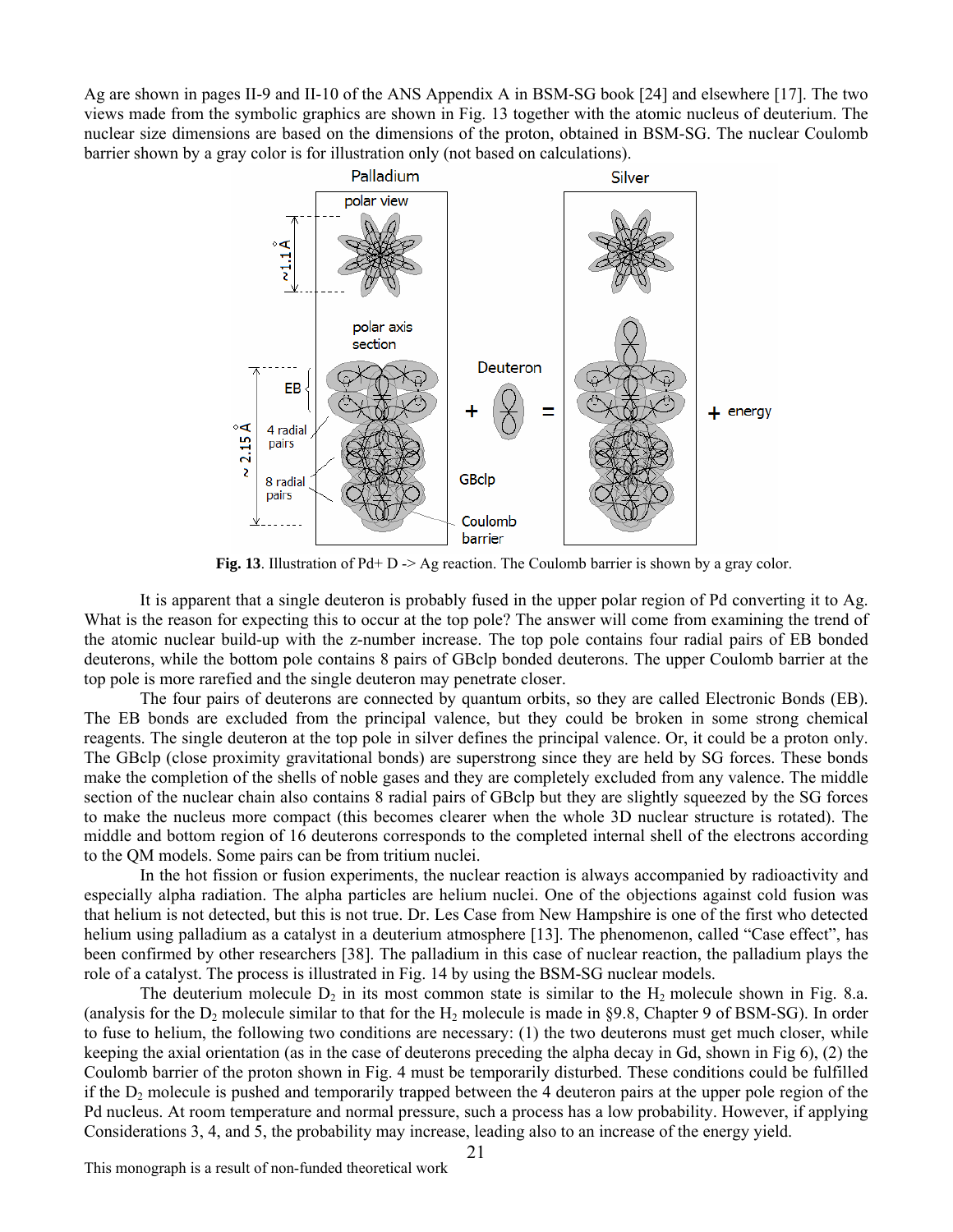

**Fig. 14**. The role of Palladium as a catalyst for D+D  $\rightarrow$  He nuclear reaction, from the point of view of the BSM-Supergravitation Unified theory

# **3.3 Italian cold fusion research. Piantelli and Focardi-Rossi methods.**

The research on cold fusion in Italy was initiated at the end of 1989 by Francesco Piantelli, a professor at the University of Sienna, now retired. The research began with observing a strange thermal effect at low temperature in a sample of nickel in hydrogen atmosphere. Piantelli has a few patents and publications [8]. He designed reactors and did extensive research on different elements in hydrogen and deuterium atmosphere and obtained fusion byproducts and energy release [39]**.** He used mostly rods coated with the selected elements by special technology. The problems for successful commercialization have been of technical issue: the operating temperature was still high in the order of  $2000^{\circ}$ C, the reactor was under pressure about 0.5 bar and the reaction was not very stable [39]. The research of Piantelli was extended and supported by the local inter-university centers from Bologna (Focardi, Campari) and Sienna (Piantelli, Gabbani, Montalbano, Veronesi). A detailed report about this research is published by the Italian National Agency for New Technology, Energy and Environment in 2008 [9]. Recently, Piantelli created a company. The nuclear process suggested by Pinatelli is Ni  $+ H$  -> Cu or Ni + D -> Cu.

Fig. 15 illustrates the nuclear reaction  $Ni + D \geq Cu$  by using the BSM-SG models.



**Fig. 15**. The nuclear reaction  $Ni + D \geq Cu$  illustrated by BSM-SG models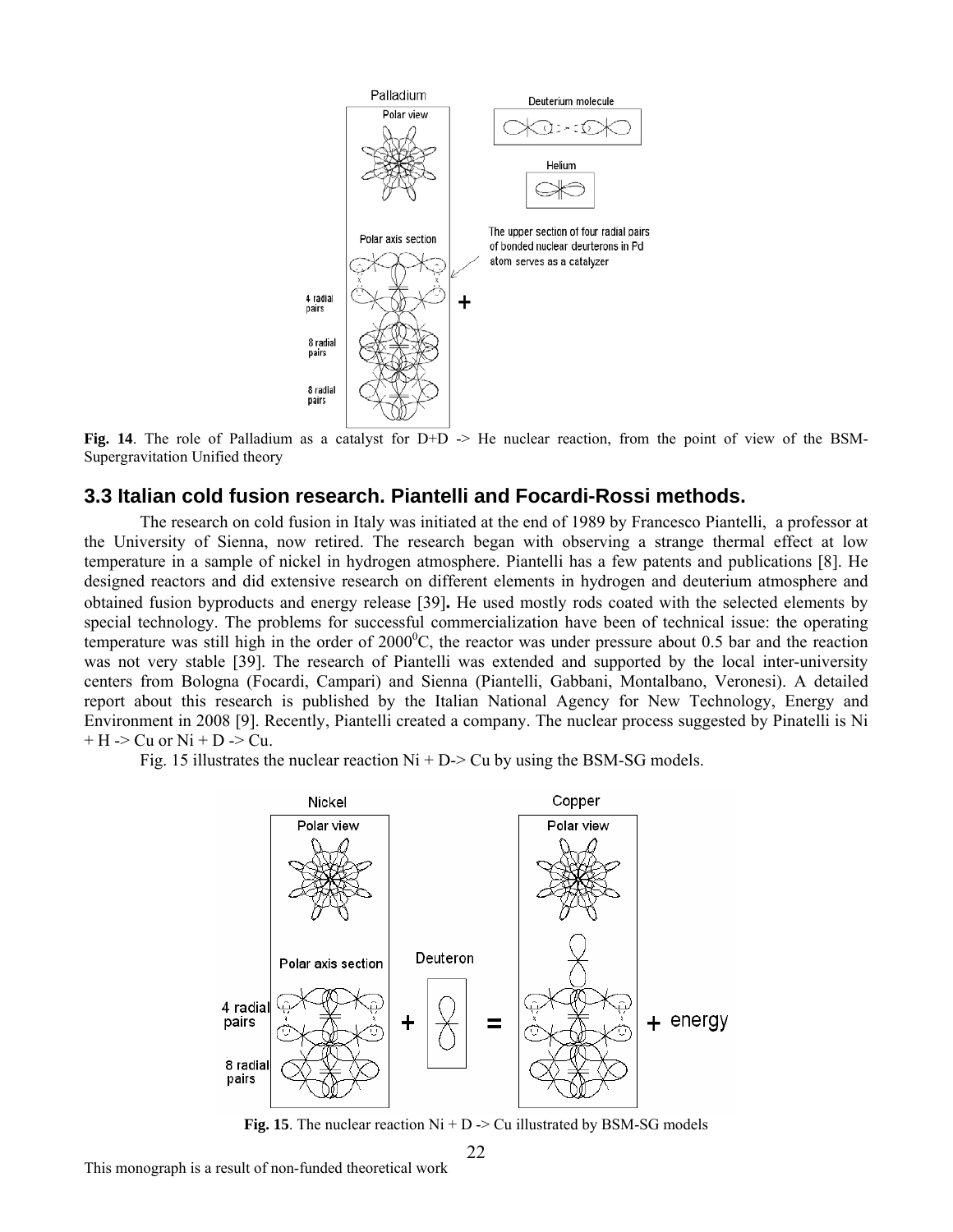Comparing the atomic nucleus of Ni (Fig. 15) with the nucleus of Pd (Fig. 14) we see one striking similarity despite the different atomic mass. The upper polar regions for both nuclei contain 4 radial pairs of Deuterons. Consequently the nuclear reaction  $Ni + D \rightarrow Cu$  becomes similar to the nuclear reaction  $Pd + D \rightarrow Ag$ .

 The method of Piantelli has been further elaborated by the cooperative work between Sergio Focardi, an emeritus professor at the University of Bologna and Andrea Rossi, an inventor and entrepreneur. This led to the successful development of a method for cold fusion based on the fusion reaction  $Ni + H \rightarrow Cu$ , with a significant energy output. Andrea Rossi filed a patent application on April 9, 2008 [12]. It includes the following abstract.

 *A method and apparatus carrying out highly efficient exothermal reaction between nickel and hydrogen atoms in a tube, preferably, though not necessary, a metal tube filled by a nickel powder and heated to a high temperature, preferably, though not necessary, from 150 to 5000C are herein disclosed. In the inventive apparatus, hydrogen is injected into the metal tube containing highly pressurized nickel powder having a pressure, preferably though not necessary, from 2 to 20 bars.* 

 At the end of the year 2010, A. Rossi had a working prototype for demonstration and claimed that he had manufactured a few cold fusion reactors. On January 14, 2011, Rossi and Focardi gave the first public demonstration announcing that the reactor called E-cat is capable of producing more than 10 kilowatts of heat power, while only consuming a fraction of that. During the year 2011, five additional demonstrations and tests were provided with some invited scientists from universities. Rossi claimed that he had achieved an output/input average energy ratio of 200. On October 28, 2011, a large public demonstration took place at the University of Bologna, Italy, where Rossi demonstrated 1 MW system comprised of parallel E-cat reactors. The reactors worked in a self-sustained mode releasing heat that was used to turn water into steam. According to Rossi, each reactor produced an average of 470 kilowatts of heat for more than five hours, so the total obtained energy was 2635 KWH. On November 11, 2011, Rossi announced that in one year's time he will demonstrate a cold fusion reactor with an electrical output.

 According to our analysis, the major success of the Focardi-Rossi and Rossi invention is due to the following improvements over the prior art. The first one is that Nickel is in the form of powder with an average granular size of about 10 um, obtained via some private technology. The second one is that a pulsing pressure is superimposed on a highly pressurized hydrogen gas. The major achievement is in lowering the working temperature below  $500^{\circ}$  C. According to Rossi, he also uses a catalyzer based on a small number of elements. This issue is a subject of on-line comments, but it may not be so important since Piantelli now claims that he obtained satisfactory results without a catalyzer. The first improvement introduced by Rossi vastly increases the surface area of Ni, according to our consideration 3, while the second improvement is according to our consideration 5. The other considerations 1 and 4 are also applied in the E-cat reactor, while consideration 2 might have been intuitively guessed by Piantelli since Nickel is in the same vertical group as Palladium. Some public reports mentioned that an RF generator was used, but our vision is that it might only have helped to initiate the cold fusion reaction. Also, it may not be a standard RF generator, but a generator providing a burst of frequencies with a broader spectral range, which may cause micro plasma effects (sparks) in the Nickel powder. This is in agreement with our consideration 7 or 8. Rossi also mentioned that he obtained successful results when using the isotopes  $Ni^{62}$  and  $Ni^{64}$  (34 and 36 neutrons respectively), where the number of protons in Ni are 28. The reactions are  $\text{Ni}^{62}$  +H->Cu<sup>63</sup> and Ni<sup>64</sup> +H->Cu<sup>65.</sup> According to BSM-SG, for the stable isotopes of Ni with a larger and even number of neutrons, the four pairs in the upper polar region are more likely deuterons or even tritium rather than protons. The Coulomb barriers in the case of deuterons or tritium pairs are more compact, allowing closer penetration of the proton or deuteron from the gas. The tritium nuclei, although stable, could be made to decay more easily, by releasing a neutron. In this case some fission reactions may occur but they may not lead to so much radioactive byproducts like from the heavier elements like uranium. This may explain the small amounts of lighter elements detected (such as sulfur, chloride, potassium, calcium) after operation of the reactor. According to Rossi and the presented mass spectroscopy charts in Fig. 3 and 4 in his patent [12], we see clear peaks of Cu and Zn (mentioned also in the patent text). These elements, which were not initially contained in the nickel powder, are the main product of the cold fusion reactions contributing to the released energy.

Fig. 16. illustrates the nuclear structures of Ni, Cu and Zn.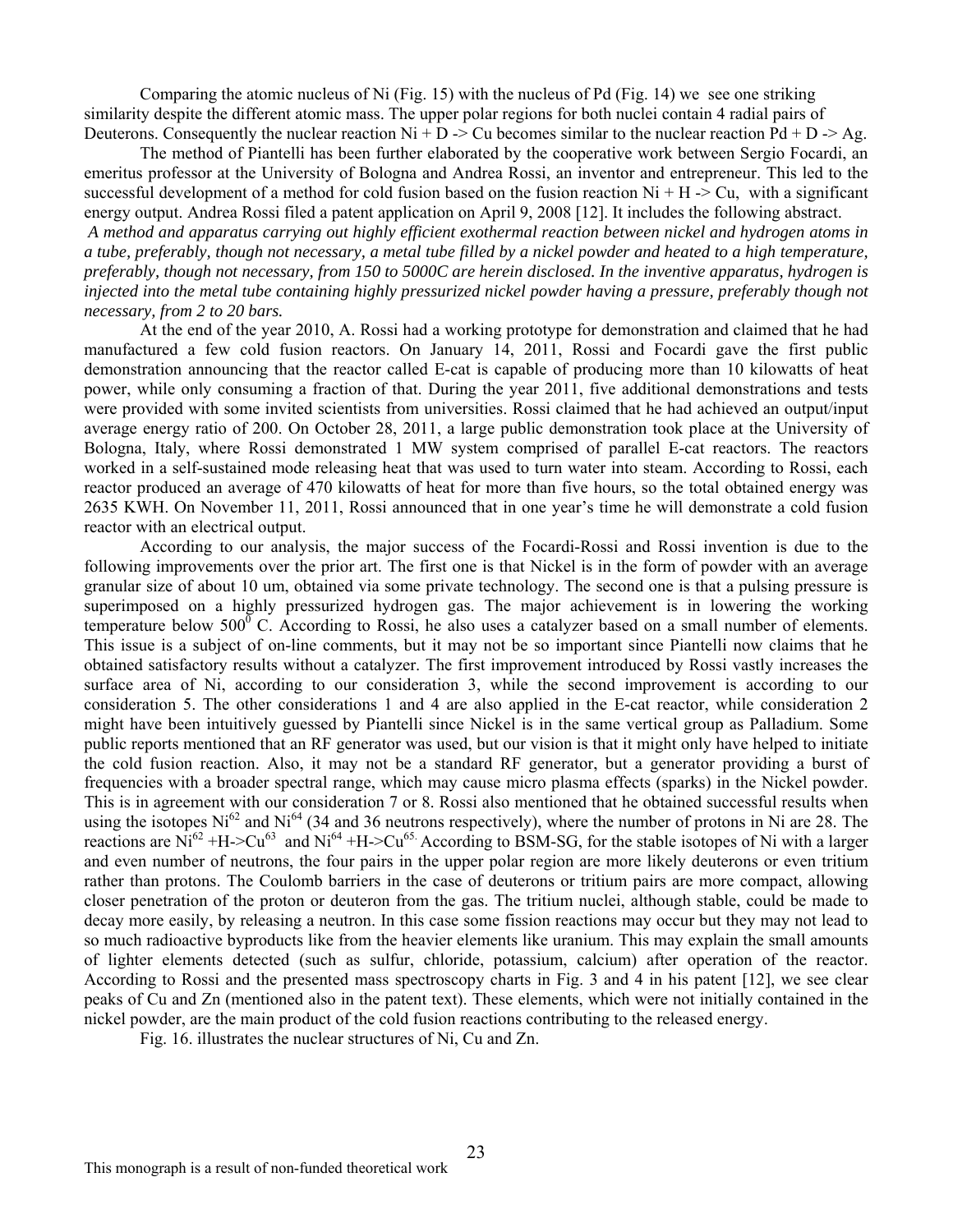

**Fig. 16**. Ni, Cu and Zi nuclei. Ni nucleus is embedded unchanged in Cu and Zn nuclei. The single unbound proton in Cu and the two unbound protons in Zn define their principal valence.

 The single principal valence of Cu is due to the single proton in the upper pole, while in Zn it is from two protons. Ii is expected that if deuterium gas were used instead of hydrogen, the principal valences of Cu and Zn would be from deuterons and the reaction could be even more efficient. It is also apparent that the  $H_2$  or  $D_2$  gas must be in the ortho state. For initiating the nuclear process at a lower temperature, the conversion of para to ortho-state may be triggered by an RF generator burst, but after that it would be supported by the heat or a small amount of X or gamma radiation. It is also apparent that the nickel nucleus becomes embedded in copper and zinc without any refurbishing, that explains a lack or insignificant amount of particle radiation. The small amount of such radiation will be mostly caused by some neutrons that escaped from the upper 4 pairs if some of them are from tritium nuclei. If cached in improper place by some Ni nuclei they will cause fission reaction but with much less the fission byproducts in comparison to the uranium fission chain reaction.

It is worth noting that, based on our analysis of the successful cold fusion processes and particularly those feasible.. The chromium nucleus has a similar arrangement as nickel with only difference that it has a 2 radial pairs with EB bonds in the upper polar region instead of 4 at nickel. This signature is apparent from the similarity of the Italian researchers, we conclude that another option of cold fusion based on Cr instead of Ni could be also between the Lamb shift patterns of the group of Cr, Mn and Fe and the group of Ni, Cu, and Zn shown in Fig 11. b. and from many other considerations discussed in Chapter 8 of BSM-SG. The expected reaction is  $Cr + H \rightarrow$ Mn or  $Cr + D \rightarrow Mn$  while some probability for additional reaction leading to Fe also exists.

We recommend using the stable isotope  $\check{Cr}^{54}$ , the D<sub>2</sub> gas in ortho-state and observing the considerations listed in section 2.13. Fig. 17. illustrates the nuclei of Cr, Mn and Fe using the BSM-SG models.



**Fig. 17.** Cr, Mn and Fe nuclei according to the BSM-SG nuclear models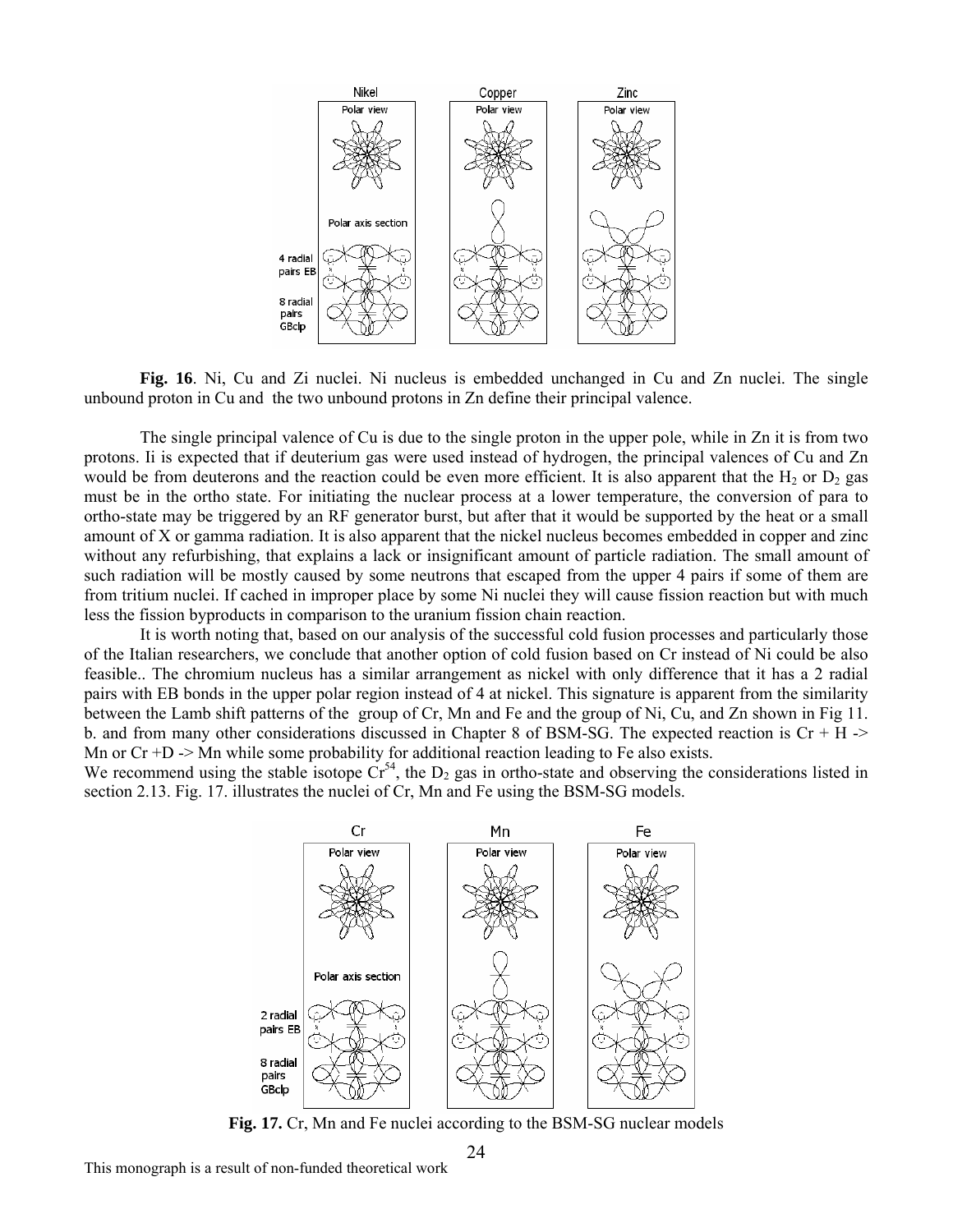#### **4. Discussions and conclusions:**

The BSM-SG models of atomic nuclei presented in the Atlas of Atomic Nuclear Structures (ANS) provide a new vision about nuclear reactions and, more particularly, the feasibility of cold fusion. The Coulomb field below the Bohr radius does not converge to a sphere with a radius of about  $1 \times 10^{-15}$  (m) and it is also not spherical. So the Coulomb barrier of the proton does not rise to a very high strength. The Coulomb barrier of the atomic nucleus is formed from superimposed Coulomb barriers of the protons as illustrated in Fig. 13. The shape of the nuclear Coulomb barrier might be slightly modified from the neighboring atoms in solids and especially in a metal lattice. It could also be affected by some technical methods that cause a stress. This may lead to successful cold fusion between properly selected elements if using the methods discussed in section 2.13. The nuclear structures presented in the ANS provide information for selection of the involved elements. From the point of view of the BSM-SG nuclear models, the lack of radioactive byproducts and the insignificant amount of radioactivity in cold fusion experiments is reasonable. Why is this? A careful examination of the BSM-SG models in ANS reveals that when the neutrons are symmetrically distributed in the atomic nucleus, the corresponding isotope is stable. In the case of cold fusion there is not a severe disturbance of the nuclei that lead to refurbishing of the stable isotopes with the release of neutrons and alpha particles. In hot fusion and fission chain reactions the conditions are quite different. In hot fusion, the atomic nuclei are subject to superstrong collisions leading to refurbishing of the nuclei, so even in the case of low atomic mass nuclei, a significant release of neutrons, gamma and bet a radiation takes place. In the nuclear fission chain reactions, heavy nuclei are involved and when a slow neutron is trapped in the nucleus, it is usually not in the right place. The nuclear symmetry is severely disturbed and the process of decay and nuclear refurbishing follows immediately, releasing a large amount of unstable nuclei, neutrons, alpha particles, and beta and gamma radiation. Such a violent process could not take place in cold fusion or nuclear transmutation. The major advantages of cold fusion are the smooth release of energy and the lack of radioactive byproducts or strong radioactivity. Consequently, cold fusion should be a very safe replacement for the nuclear energy based on fission chain reaction or hot fusion. These are big advantages contributing to safety and lack of hazardous radioactive waste.

Today when the safety of nuclear energy is a big concern after the nuclear catastrophes in Chernobyl and Fukushima, the search for a safer alternative is more important than ever before. The radioactive waste from all nuclear plants in the world grows by 12,000 metric tons per year. By the year 2015, it will reach about 250,000 tons. According to a study by Los Alamos National Laboratory, a microgram of Plutonium entering the human body through the food chain will cause a fatal illness leading to cancer in 10 years [40].

### **Acknowledgements**

I would like to express my special thanks to Acad. Dr. Asparuh Petrakiev for the organized seminars, summer conferences and useful discussions. I appreciate the discussions with William Treurniet and his help in the editing of English version of this monograph.

### **References:**

- [1] Hugh G. Flyn, Method of generating energy by acoustically induced cavitation fusion and reactor therefore, US Patent 4,333,796 (filed 1978, issued 1982)
- [2]. M. Fleischmann and S. J. Pons, Electroanal. Chem, **261**, 301, (1989)
- [3] E. F. Mallove, Ninth International Conference on Cold Fusion (ICCF9) Meets in Beijing, China, www.infinite-energy.com/iemagazine/issue44/iccf9.html
- [4] http://www.lenr-canr.org/ Low energy nuclear reaction (LENR) or cold fusion. Website containing a library of more than 1,000 scientific papers reprinted with permission from the authors and publishers.
- [5] J. Schwinger, A progress Report: Energy Transfer in Cold Fusion and Sonoluminecsence, Infinite Energy, Issue 24, p. 19, (1999)
- [6] http://www.tcm.phy.cam.ac.uk/~bdj10/ (B. Josephson web page), http://www.youtube.com/watch?v=EDv6phew-ck
- [7] T. O. Parssell, Pd-110/Pd108 Ratios and Trace Element Changes in Particulate Palladium Exposed to Deuterium Gas,
- Tenth Int. Conf on Cold Fusion, 2003, CambridgeMA:LENR-CANR.org
- [8] F. Piantelli, http://www.rexresearch.com/piantelli/piantelli.htm
- [9] Cold Fusion. The history of research in Italy. Italian National Agency for New Technologies, Energy and Environment,